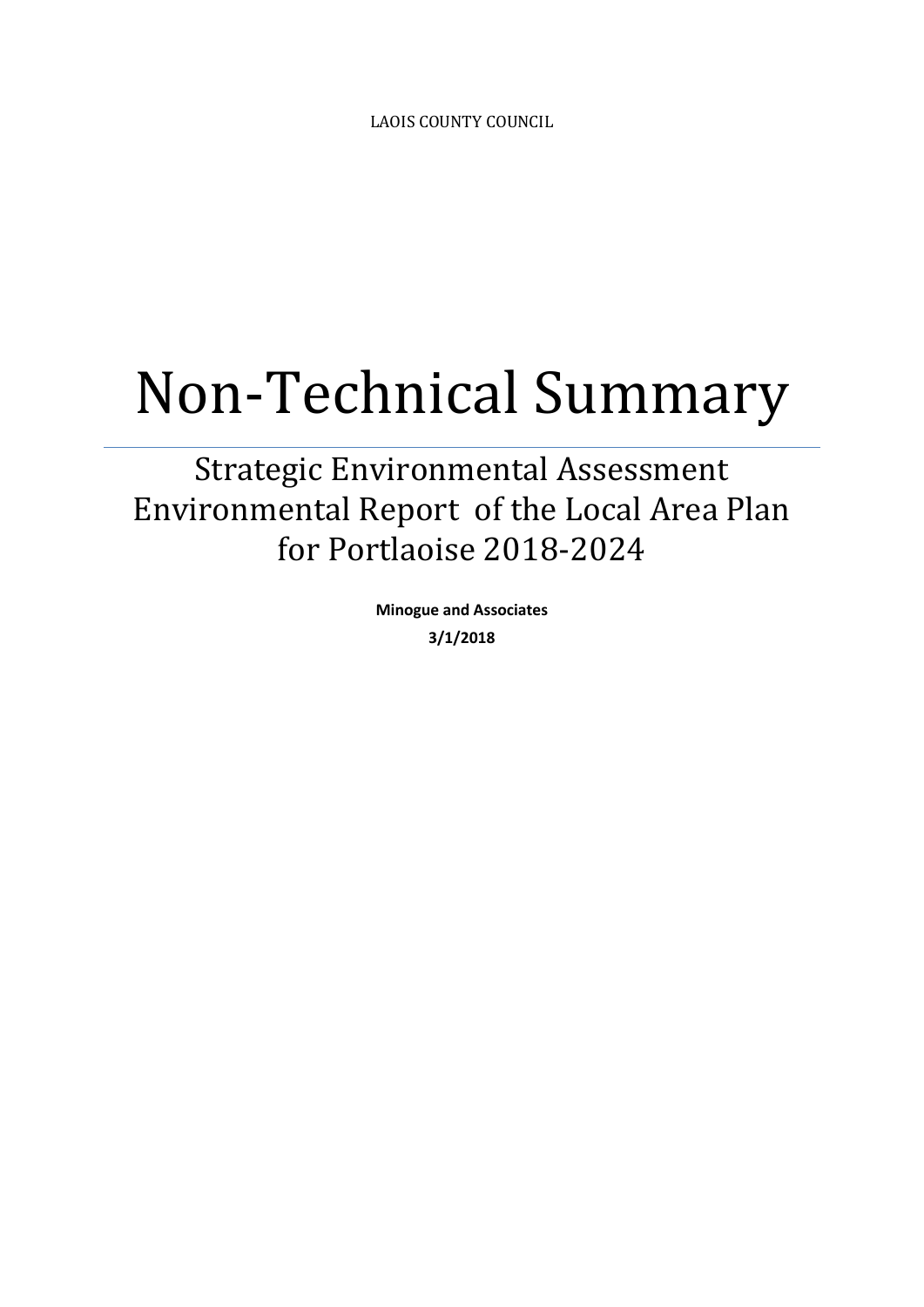## **Contents**

| 4 STRATEGIC ENVIRONMENTAL OBJECTIVES AND CONSIDERATION OF ALTERNATIVES 8       |  |
|--------------------------------------------------------------------------------|--|
|                                                                                |  |
| 6 ASSESSMENT OF SIGNIFICANT ENVIRONMENTAL EFFECTS AND MITIGATION MEASURES.  10 |  |
|                                                                                |  |
|                                                                                |  |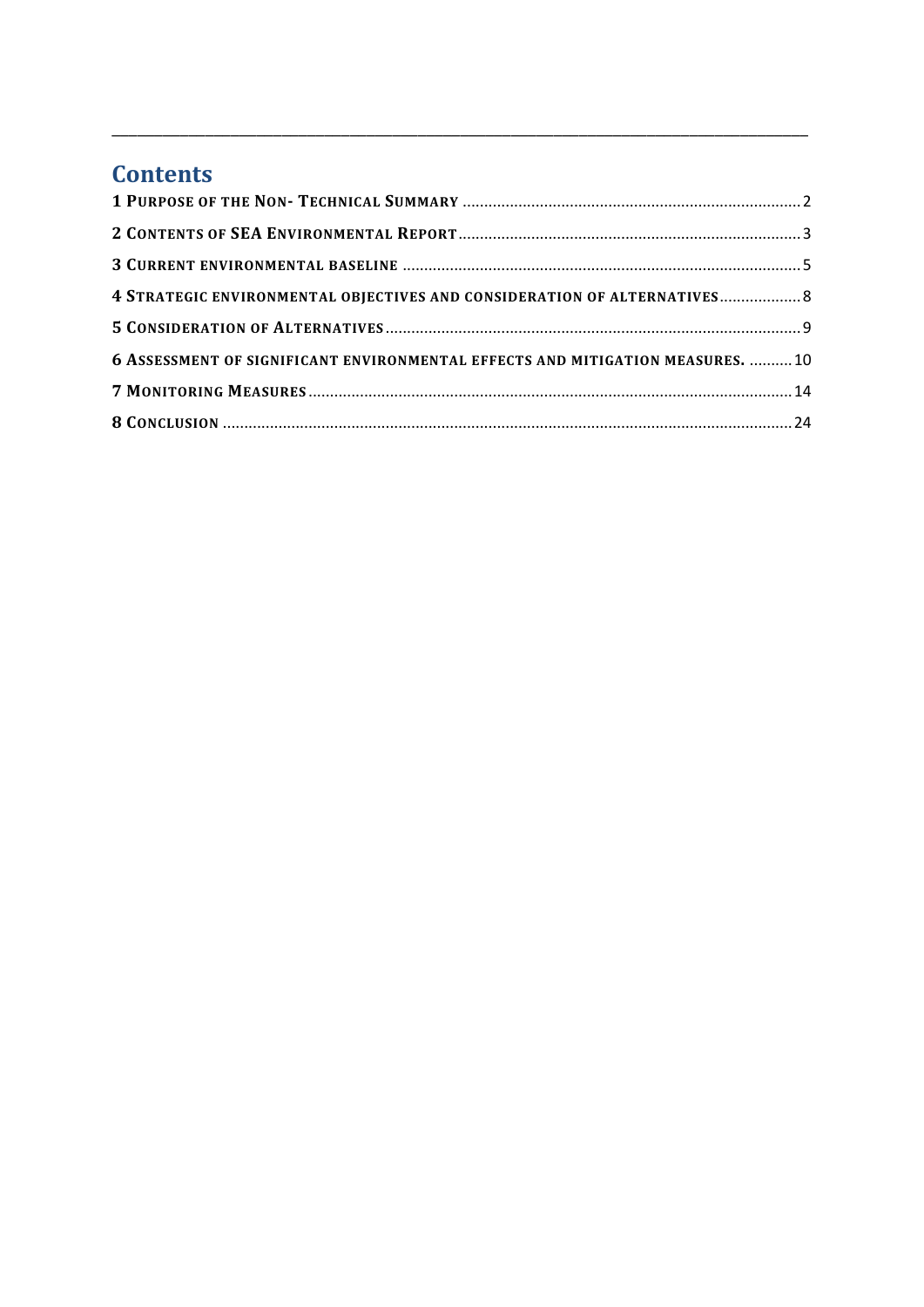#### <span id="page-2-0"></span>**1 PURPOSE OF THE NON- TECHNICAL SUMMARY**

This is the Non- Technical Summary of the environmental report for the Strategic Environmental Assessment (SEA) of the Local Area Plan prepared for Portlaoise for the period 2014-2024. The purpose of the SEA is to formally and systematically assess the likely significant effects of implementing a plan or programme, in this instance the above LAP. The Environmental Report identifies the significant environmental effects of the plan on the environment and where significant effects are identified, recommends appropriate measures to avoid or reduce such effects. As the plan is being prepared the SEA identifies and influences proposals, particularly through avoiding areas of greatest environmental sensitivity. This Environmental Report forms part of the SEA process, documents the SEA process and is the key consultation document in the SEA process as it facilitates interested parties to comment on the environmental issues associated with the plan itself. This Environmental Report has been prepared under the Planning and Development (Strategic Environmental Assessment) Regulations 2004 (S.I 436 of 2004).

\_\_\_\_\_\_\_\_\_\_\_\_\_\_\_\_\_\_\_\_\_\_\_\_\_\_\_\_\_\_\_\_\_\_\_\_\_\_\_\_\_\_\_\_\_\_\_\_\_\_\_\_\_\_\_\_\_\_\_\_\_\_\_\_\_\_\_\_\_\_\_\_\_\_\_\_\_\_\_\_\_\_

#### 1.2 BACKGROUND AND CONTEXT

The LAP must be consistent with the objectives, Core Strategy and Settlement Strategy of the Laois County Development Plan 2017-2023 (CDP) and any subsequent reviews or variations. The Settlement Hierarchy of the Core Strategy from both development plans recognise Portlaoise as a "*Principal Town*". Figure 1 below shows the outline of the Portlaoise LAP within the wider context of County Laois.



#### **Figure 1 Location of Portlaoise Town within County Laois**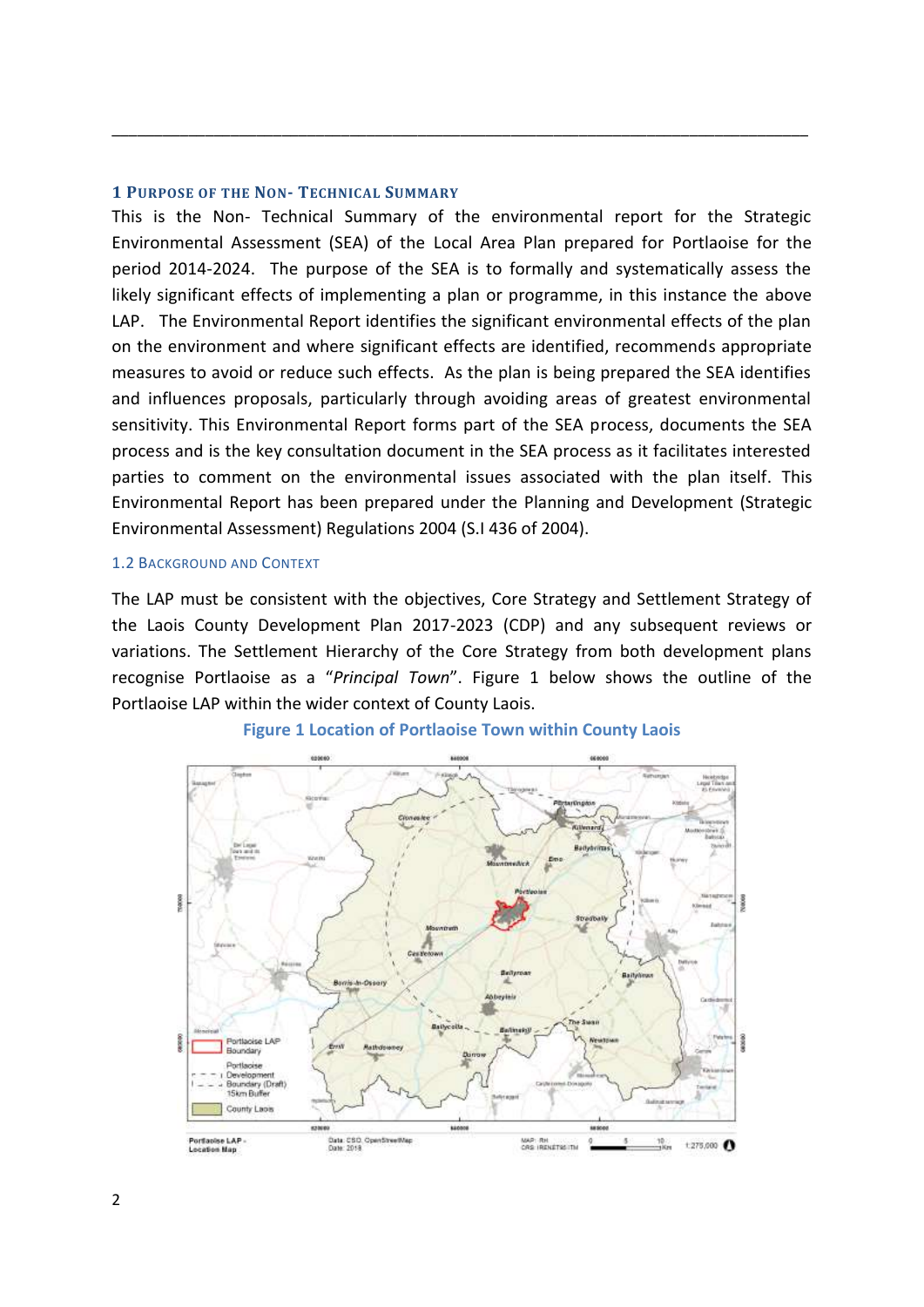### **1.3 PLAN STRUCTURE AND SUMMARY**

The LAP has been prepared and is on public display; the main contents of the LAP relate to the policy context as well as landuse zonings and policies and objectives around the following themes:

\_\_\_\_\_\_\_\_\_\_\_\_\_\_\_\_\_\_\_\_\_\_\_\_\_\_\_\_\_\_\_\_\_\_\_\_\_\_\_\_\_\_\_\_\_\_\_\_\_\_\_\_\_\_\_\_\_\_\_\_\_\_\_\_\_\_\_\_\_\_\_\_\_\_\_\_\_\_\_\_\_\_

- Development vision and strategy
- Core Strategy
- **•** Economic Development
- Town Centre Revitalisation including Opportunity Sites
- Key Infrastructure
- Transport and Movement
- Housing
- Community, Services and Culture
- Built heritage
- Natural Heritage, and
- Flood Management.

The LAP is supported by a number of environmental reports including:

- Strategic Environmental Assessment (SEA) Environmental Report
- Appropriate Assessment Screening Report
- Natura Impact Report
- A strategic flood risk assessment has also informed the plan preparation process.

## <span id="page-3-0"></span>**2 CONTENTS OF SEA ENVIRONMENTAL REPORT 2.1 APPROACH TO THE SEA.**

The SEA has been carried out alongside the LAP preparation. Table 1 below sets out the stages in the SEA process and how these relate to the plan preparation so far.

| <b>Stage of SEA</b>      | <b>Plan</b>                                                                                                                                                                                                                                                                                                                        |
|--------------------------|------------------------------------------------------------------------------------------------------------------------------------------------------------------------------------------------------------------------------------------------------------------------------------------------------------------------------------|
| <b>Stage 1 Screening</b> | Screening is first stage of SEA to determine if the plan requires full SEA. As<br>Portlaoise exceeds the 5,000 population threshold, the plan did not require<br>Screening and commenced at Stage 2- Scoping.                                                                                                                      |
| <b>Stage 2 Scoping</b>   | The purpose of this stage is to work out what environmental topics and issues<br>should be included in the SEA. The Scoping report was issued to statutory<br>bodies including the EPA and National Parks and Wildlife Service to discuss<br>the potential environmental issues, baseline information, and approach to<br>the SEA. |

## TABLE 1 STAGES IN THE SEA AND PLAN PREPARATION PROCESS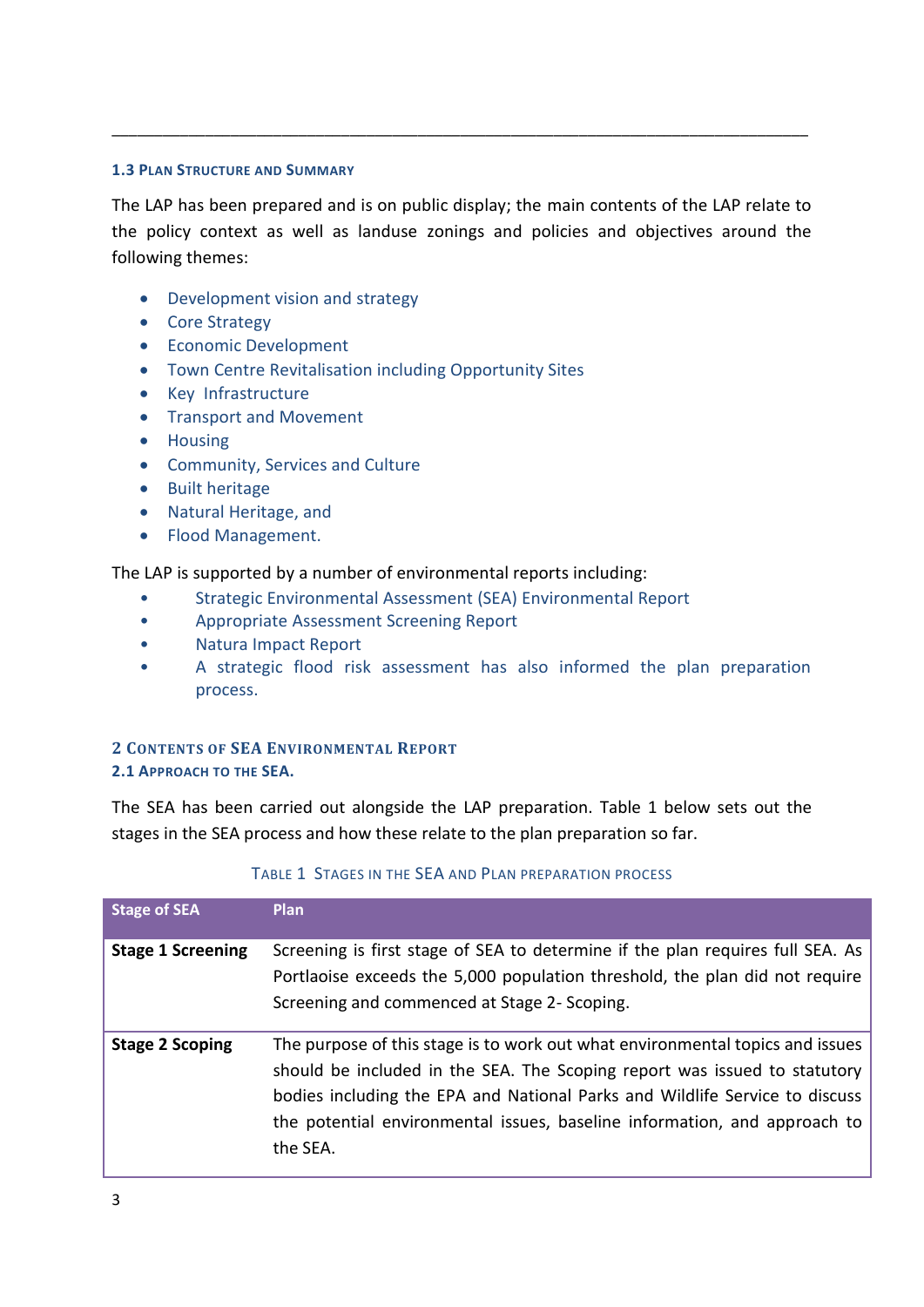| <b>Stage of SEA</b>                                                                                    | Plan                                                                                                                                                                 |  |  |  |
|--------------------------------------------------------------------------------------------------------|----------------------------------------------------------------------------------------------------------------------------------------------------------------------|--|--|--|
|                                                                                                        |                                                                                                                                                                      |  |  |  |
|                                                                                                        | Pre-draft consultation that was held in relation to the LAP also raised a<br>number of environmental issues and these helped to inform the Scope of the<br>SEA also. |  |  |  |
| Stage3                                                                                                 | This is the current stage of the SEA and the LAP. The Environmental Report                                                                                           |  |  |  |
| <b>Environmental</b>                                                                                   | tells the story of the LAP and how environmental considerations have been                                                                                            |  |  |  |
| <b>Report-Current</b>                                                                                  | addressed and included during the draft plan preparation process.                                                                                                    |  |  |  |
| <b>Stage</b><br>The screening for appropriate assessment is also discussed in<br>Environmental Report. |                                                                                                                                                                      |  |  |  |
|                                                                                                        | This report is the main consultation document of the SEA process and hence is<br>on display alongside the plan along with supporting reports.                        |  |  |  |
|                                                                                                        | Following the public display period there may be changes to the plan and the<br>SEA will also assess these and update the Environmental Report as required.          |  |  |  |
| Stage 4                                                                                                | This stage is the final output of the SEA process and tells the story of the SEA                                                                                     |  |  |  |
| <b>SEA Statement</b>                                                                                   | process. It is prepared once the plan is finalised and adopted.                                                                                                      |  |  |  |

## **2.2 RELATIONSHIP TO OTHER RELEVANT PLANS AND PROGRAMMES.**

Under the SEA Directive, the relationship between the plan and other relevant plans and programmes must be taken into account. A review of the relevant plans and programmes can be found in Appendix B of the SEA ER and a list of same is presented in Chapter 3 of the SEA ER.

The preparation of the plan must be considered within the context of a hierarchy of policies, plans and strategies which include international, national, regional and local level policy documents. These documents set the policy framework within which the plan will operate.

The LAP must be considered within the context of a hierarchy of policies, plans and strategies which include international, national, regional and local level policy documents. These documents set the policy framework within which the plan will operate. The Laois County Development Plan 2017-2023 (LCDP 2017-2023) operates as the primary land use framework for the County. The LAP has been prepared having regard to the policies and objectives outlined within the above LCDP 2017-2023.

The key environmental protective objectives and policies of the LAP are consistent with this County Development Plan.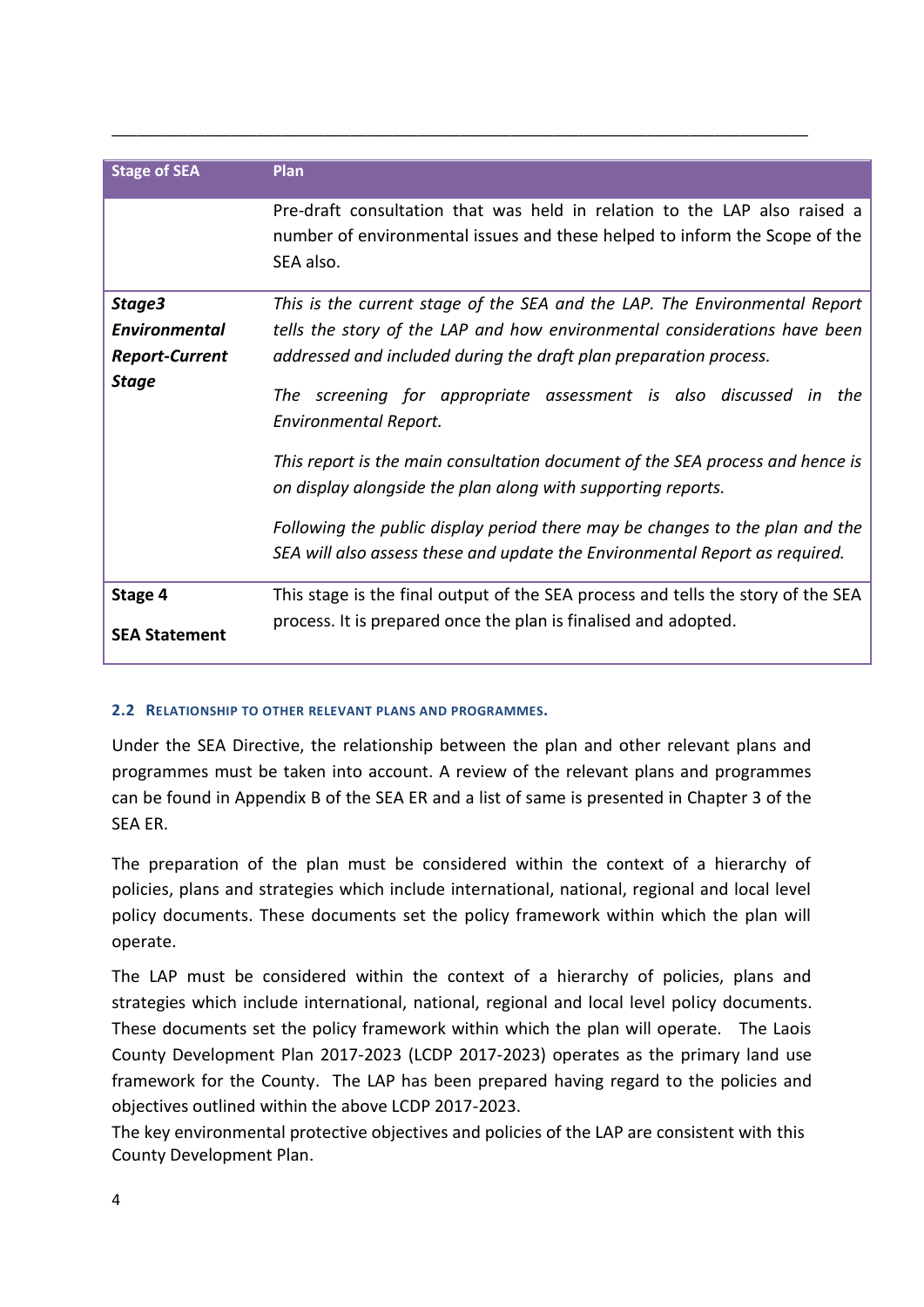### <span id="page-5-0"></span>**3 CURRENT ENVIRONMENTAL BASELINE**

Baseline data was gathered for all parameters. Site visits were undertaken by the forward planners and SEA consultant in January 2018. Other data was gathered from the SEA ER of the Laois County Development Plan 2017-2023, , Irish Water, the EPA, Met Eireann and other sources as appropriate.

\_\_\_\_\_\_\_\_\_\_\_\_\_\_\_\_\_\_\_\_\_\_\_\_\_\_\_\_\_\_\_\_\_\_\_\_\_\_\_\_\_\_\_\_\_\_\_\_\_\_\_\_\_\_\_\_\_\_\_\_\_\_\_\_\_\_\_\_\_\_\_\_\_\_\_\_\_\_\_\_\_\_

## **2.3.1 BASELINE OVERVIEW**

## **Population and Human Health**

County Laois has experienced significant population growth in the past decade, growing by 26.3% over the ten year period between 2006 and 2016. In the same ten year period, Portlaoise experienced a significant population growth rate of 45%. The proportion of the county's population living within Portlaoise has grown steadily over this period, rising from 21% in 2006 to 26% in 2016.

Portlaoise benefits from a relatively young population, with 54.3% of the population below 35 years of age, compared to 47.1% elsewhere in the State. Portlaoise has a lower proportion of middle-aged and older residents, with just 16.1% of the population aged 55 or older, compared to 24% elsewhere in the State. Portlaoise also benefits from an ethnically diverse population, with 23% of its population being non-Irish. Of particular note, is that almost 15% of the population is made up of EU nationals excluding the UK.

## **Biodiversity, Flora and Fauna.**

Much of the LAP lands can be classified as Built Land and Artificial Surfaces. In turn, this makes the areas of open space and water courses potentially important as green corridors and stepping stones for biodiversity.

The lands occurring within the LAP are not subject to any statutory conservation designations. However, a proposed Natural Heritage Area comprising The Ridge of Portlaoise extends to the north and south of the town along the Triogue River. The main habitats and species comprise the esker ridge and disused gravel pits, ash and hazel woodlands with species rich grasslands and is protected under the Wildlife Amendment Act, 2000. The River Triogue is another important ecological corridor and is hydrologically connected to the River Barrow and Nore SAC.

## **Water resources including surface water management and flood risk.**

Water resources and their quality have a clear interaction and impacts with other environmental parameters, therefore its protection and enhancement is of particular importance. The latest information from the catchments.ie website shows the overall WFD status of the River Triogue and a tributary the Kylegrove Stream to be of Poor Quality (Q value of 3, 2-3) as it runs though the plan area.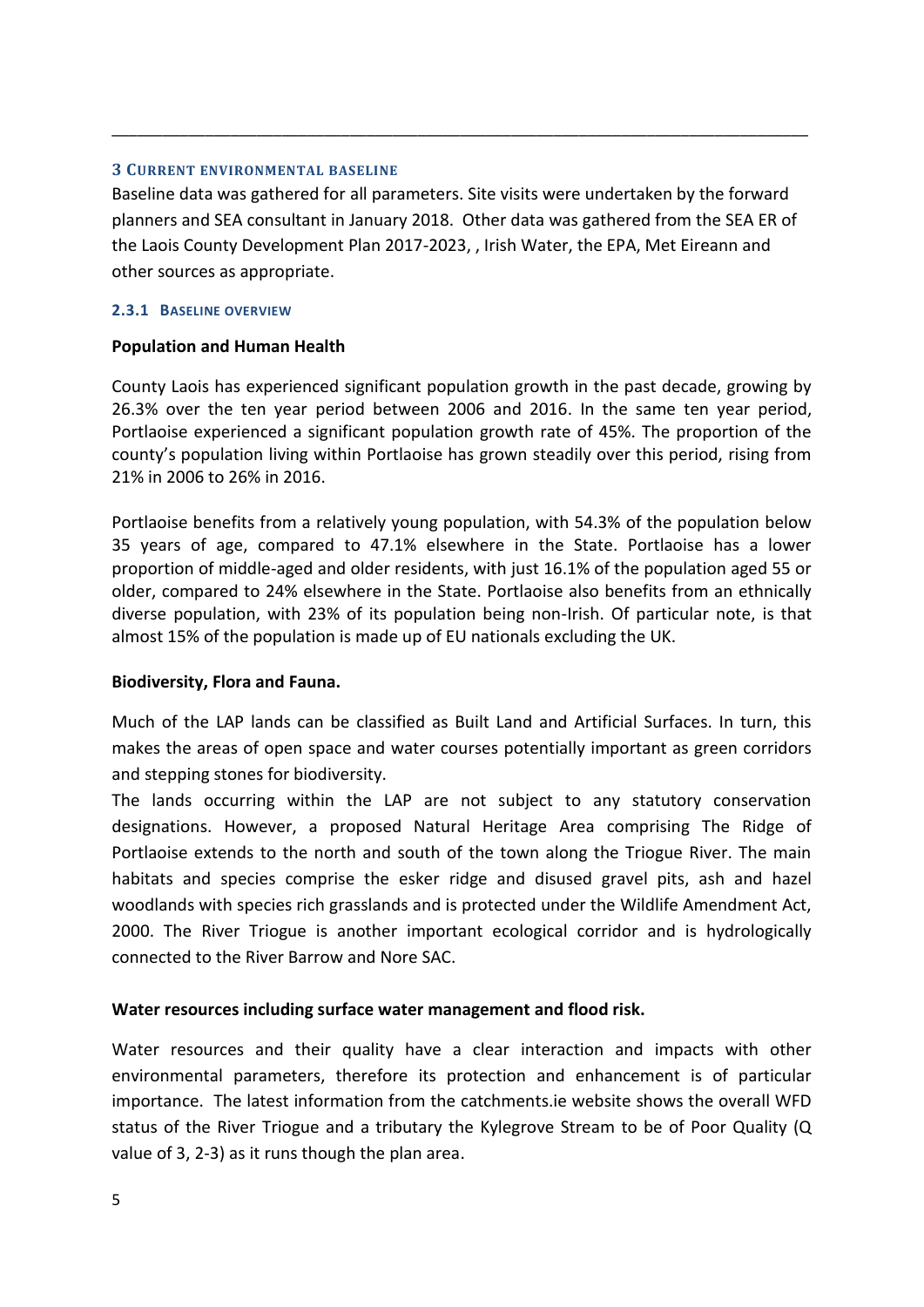Strategic Flood Risk Assessment (SFRA $<sup>1</sup>$ ) has informed the preparation of the Draft LAP.</sup> There is a history of flooding of the Rivers Triogue and Boghlone in Portlaoise.

\_\_\_\_\_\_\_\_\_\_\_\_\_\_\_\_\_\_\_\_\_\_\_\_\_\_\_\_\_\_\_\_\_\_\_\_\_\_\_\_\_\_\_\_\_\_\_\_\_\_\_\_\_\_\_\_\_\_\_\_\_\_\_\_\_\_\_\_\_\_\_\_\_\_\_\_\_\_\_\_\_\_

## **Soil and Geology**

Portlaoise is located within broad bedrock of Lower Carboniferous Limestones. Whilst much of the LAP lands are classified as urban according to the Teagasc soil map, reflecting the built up character of much of the LAP, the surrounding soils are primarily fine loamy drift with limestones. Alluvium soils are associated with the River Triogue are present, as well as a series of gley soils.

## **Climate Change and Energy**

Agriculture is the largest contributor to overall emissions, however in terms of the LAP – energy and transport –the next largest contributors are the most relevant; A number of objectives included in the 2040 and Beyond: A Vision for Portlaoise are relevant in terms of addressing climate change and reducing carbon emissions, these include the following:

- •The creation of a low carbon town centre
- •The delivery of a walkable town centre
- •The greening of Portlaoise town centre.

## **Material Assets**

Material assets can be explained as the critical infrastructure essential for the functioning of society such as: electricity generation and distribution, water supply, wastewater treatment and transportation.

Portlaoise has strategic road links to the entire country via the M7 and M8 motorways, the N77, N78 and N80 National Secondary Roads and a network of regional and local roads. The town is also located on the railway line connecting the south and west to Dublin. National and local bus routes also provide services in the town. Further upgrades are planned for the Inner Relief Road in 2018.

**.** 

<sup>&</sup>lt;sup>1</sup> SFRA prepared by JBA Consulting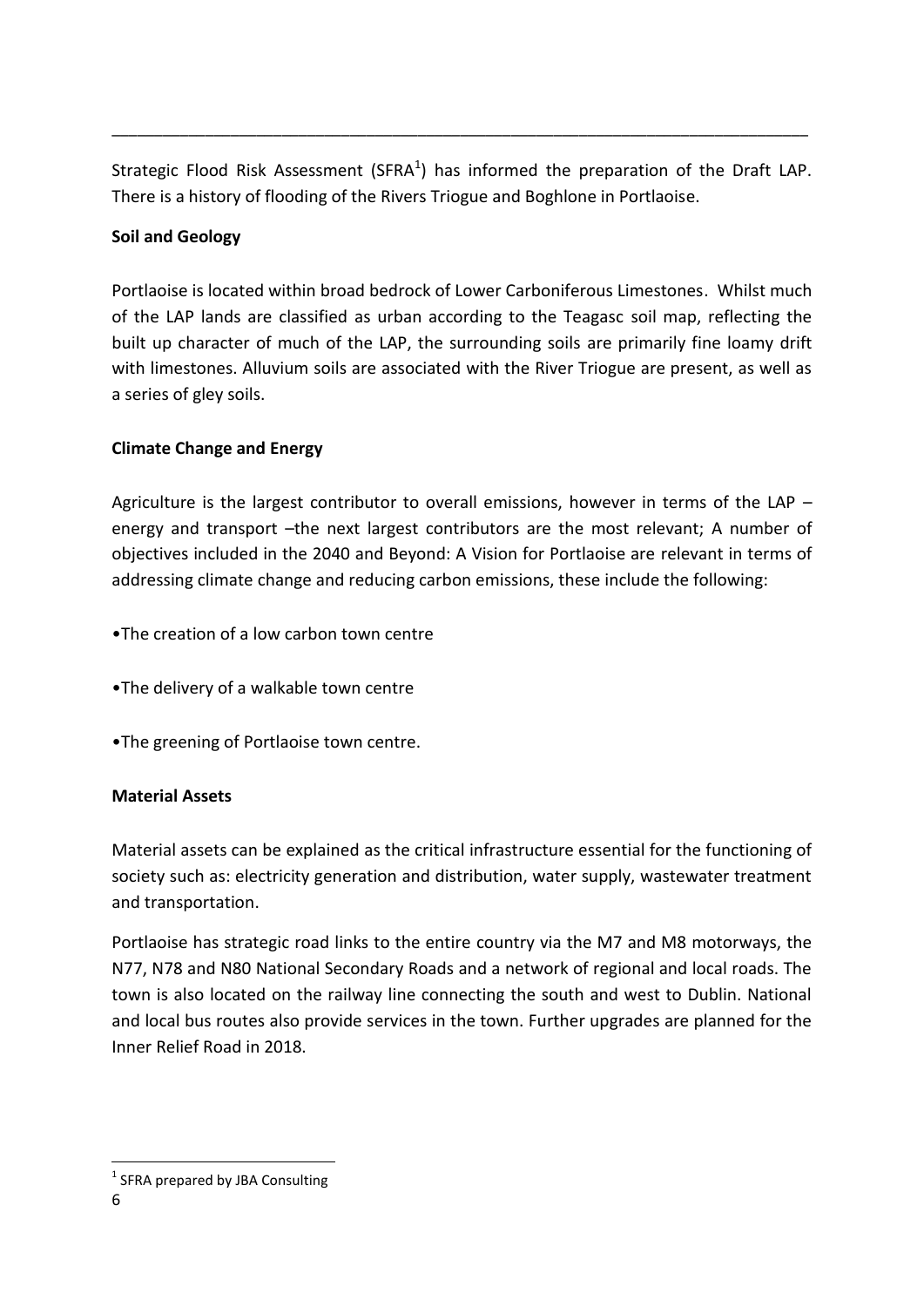The Portlaoise treatment plant has an overall treatment capacity of 39,000 pe; the domestic population of the Portlaoise Sewer Catchment is approx. 20,000. Portlaoise town was removed from the EPA Remedial Action List in early 2018.

\_\_\_\_\_\_\_\_\_\_\_\_\_\_\_\_\_\_\_\_\_\_\_\_\_\_\_\_\_\_\_\_\_\_\_\_\_\_\_\_\_\_\_\_\_\_\_\_\_\_\_\_\_\_\_\_\_\_\_\_\_\_\_\_\_\_\_\_\_\_\_\_\_\_\_\_\_\_\_\_\_\_

The Regional Waste Management Plan 2015-2021 for the Eastern-Midlands Region encompasses the local authorities: Dublin City, Dún Laoghaire- Rathdown, Fingal, South Dublin, Kildare, Louth, Laois, Longford, Meath, Offaly, Westmeath and Wicklow. The regional plan provides the framework for waste management for the next six years and sets out a range of policies and actions in order to meet the specified mandatory and performance targets.

Portlaoise is served by a high capacity electricity system and gas network. Within the settlement 5,615 households have broadband internet services. The high speed broadband network upgrade is being implemented by SIRO, which will give significant economic and social advantage to Portlaoise as a place to set up internet based businesses.

## **Built Heritage**

Known until 1902 as Maryborough, Portlaoise owes its current name to the  $16<sup>th</sup>$  century 'Fort Protector'- one of two Crown Forts built by English forces in 1548 as military outposts after the defeat of the O'Moore and O'Connor clans and occupation of their territories. The urban core emerged in the  $18<sup>th</sup>$  century with the growth of the town around the fort and the building of fine Georgian Terraces, a surviving example being on Church Street. The central town plan that we see today originated in the  $19<sup>th</sup>$  Century with a number of significant buildings such as the Market House, County Infirmary, new Barracks,and an emerging Catholic ecclesiastical quarter to the north and east of the Old Fort, combining the church of SS Peter and Paul and the Presentation Convent (the latter now identified as an Opportunity Site in the LAP).

There are approximately 25 no. archaeological monuments listed in the Record of Monuments and Places. A zone of archaeological significance has also been identified within the plan area. The historic core is designated as an Architectural Conservation Area and there are approximately 78 no. Protected Structures within the development boundary of Portlaoise.

## **Landscape**

Portlaoise serves a large agricultural hinterland and agricultural lands penetrate as strong wedges into the urban fabric. The town has two major parks – People's Park (Páirc an Phobaill) on Timahoe Road to the south, and Linear Park off Ridge Road to the north. Numerous green 'pockets' are dotted through the town, including Old St. Peter's churchyard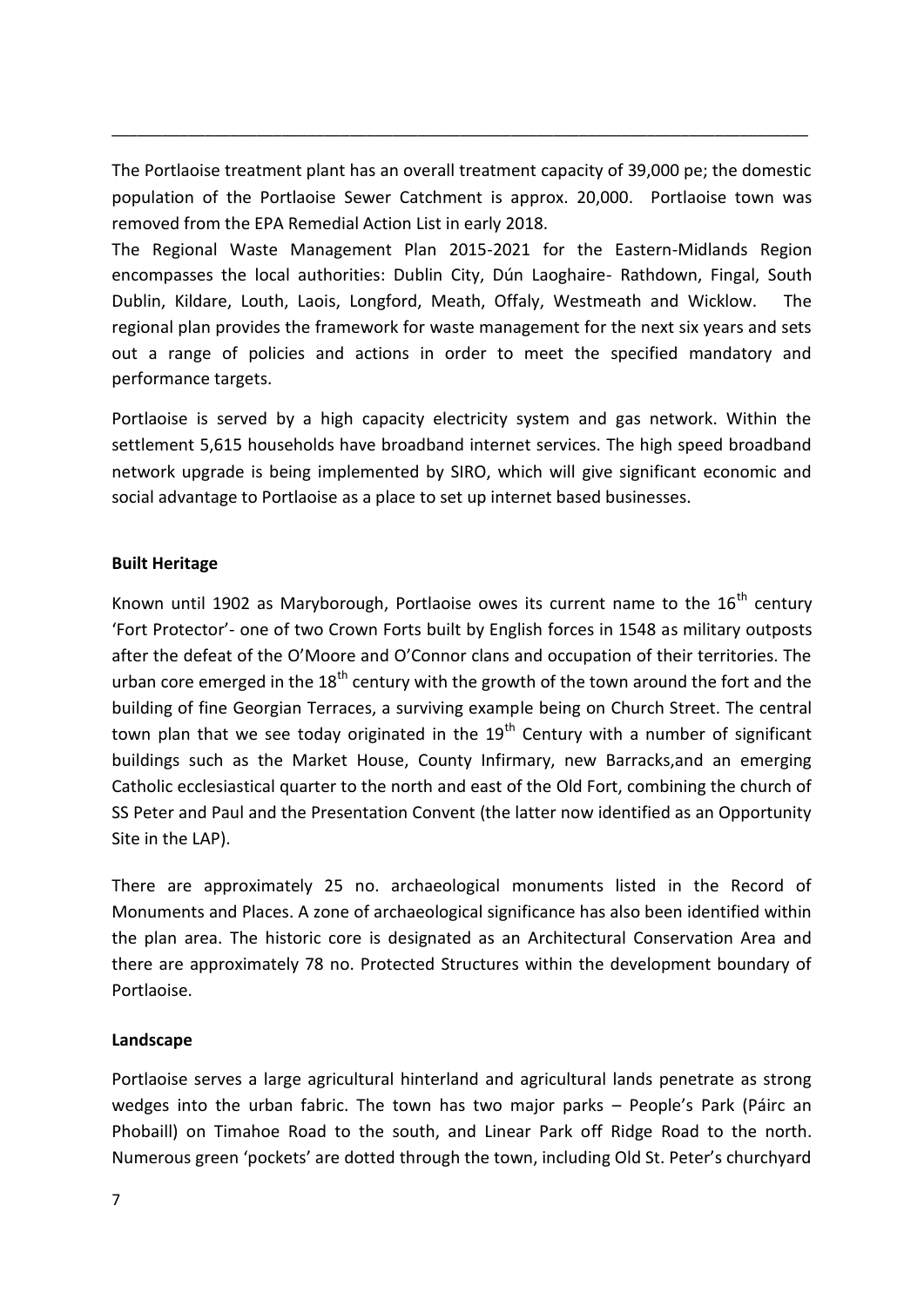and Ridge burial ground. The River Triogue forms a green /blue corridor traversing south /north through the town centre.

\_\_\_\_\_\_\_\_\_\_\_\_\_\_\_\_\_\_\_\_\_\_\_\_\_\_\_\_\_\_\_\_\_\_\_\_\_\_\_\_\_\_\_\_\_\_\_\_\_\_\_\_\_\_\_\_\_\_\_\_\_\_\_\_\_\_\_\_\_\_\_\_\_\_\_\_\_\_\_\_\_\_

Townscape improvements in the form of tree planting and other streetscape improvements have taken place in the town. But poor quality interventions have degraded the overall quality of the public realm. The town centre lacks definition and poor traffic management prioritise vehicles over pedestrians.

## <span id="page-8-0"></span>**4 STRATEGIC ENVIRONMENTAL OBJECTIVES AND CONSIDERATION OF ALTERNATIVES 4.1 STRATEGIC ENVIRONMENTAL OBJECTVES**

These SEA Objectives are presented in this chapter and are developed into a monitoring programme in the form of targets and indicators which are presented in more detail in Chapter Nine Monitoring Programme. To facilitate consistency with the primary landuse plan for the Counties and reflect data gathering requirements, these SEOs reflect where possible the SEOs developed for the SEA of the Laois CDP 2017-2023.. Where necessary the SEOs are adapted to reflect particular environmental considerations for this Portlaoise LAP. Where they differ from the above CDP SEA objectives, the text is shown in italic bold font. The results of this are summarized in a table, called an evaluation matrix (Chapter Six of the SEA ER). The Strategic Environmental Objectives are as follows:

| <b>SEA Topic</b>                                  | <b>Strategic Environmental Objectives</b>                                                                                                                                                                                                                                                                                                                                                            |
|---------------------------------------------------|------------------------------------------------------------------------------------------------------------------------------------------------------------------------------------------------------------------------------------------------------------------------------------------------------------------------------------------------------------------------------------------------------|
| <b>Biodiversity</b><br><b>Flora and Fauna</b>     | B1: To ensure compliance with the Habitats and Birds Directives with regard to the<br>protection of Natura 2000 Sites and Annexed habitats and species                                                                                                                                                                                                                                               |
|                                                   | B2: To ensure compliance with Article 10 of the Habitats Directive with regard to the<br>management of features of the landscape which - by virtue of their linear and<br>continuous structure or their function act as stepping stones (designated or not) - are<br>of major importance for wild fauna and flora and essential for the migration, dispersal<br>and genetic exchange of wild species |
|                                                   | B3: To avoid significant impacts on relevant habitats, species, environmental features<br>or other sustaining resources in designated sites including Wildlife Sites and to ensure<br>compliance with the Wildlife Acts 1976-2010 with regard to the protection of listed<br>species                                                                                                                 |
| Population<br>and<br>human health<br><b>Noise</b> | PHH1: To protect populations and human health from exposure to incompatible<br>landuses including adverse noise and air quality impacts                                                                                                                                                                                                                                                              |

## **TABLE 2 STRATEGIC ENVIRONMENTAL OBJECTIVES FOR PORTLAOISE LAP**



W1: To maintain and improve, where possible, the quality and status of surface waters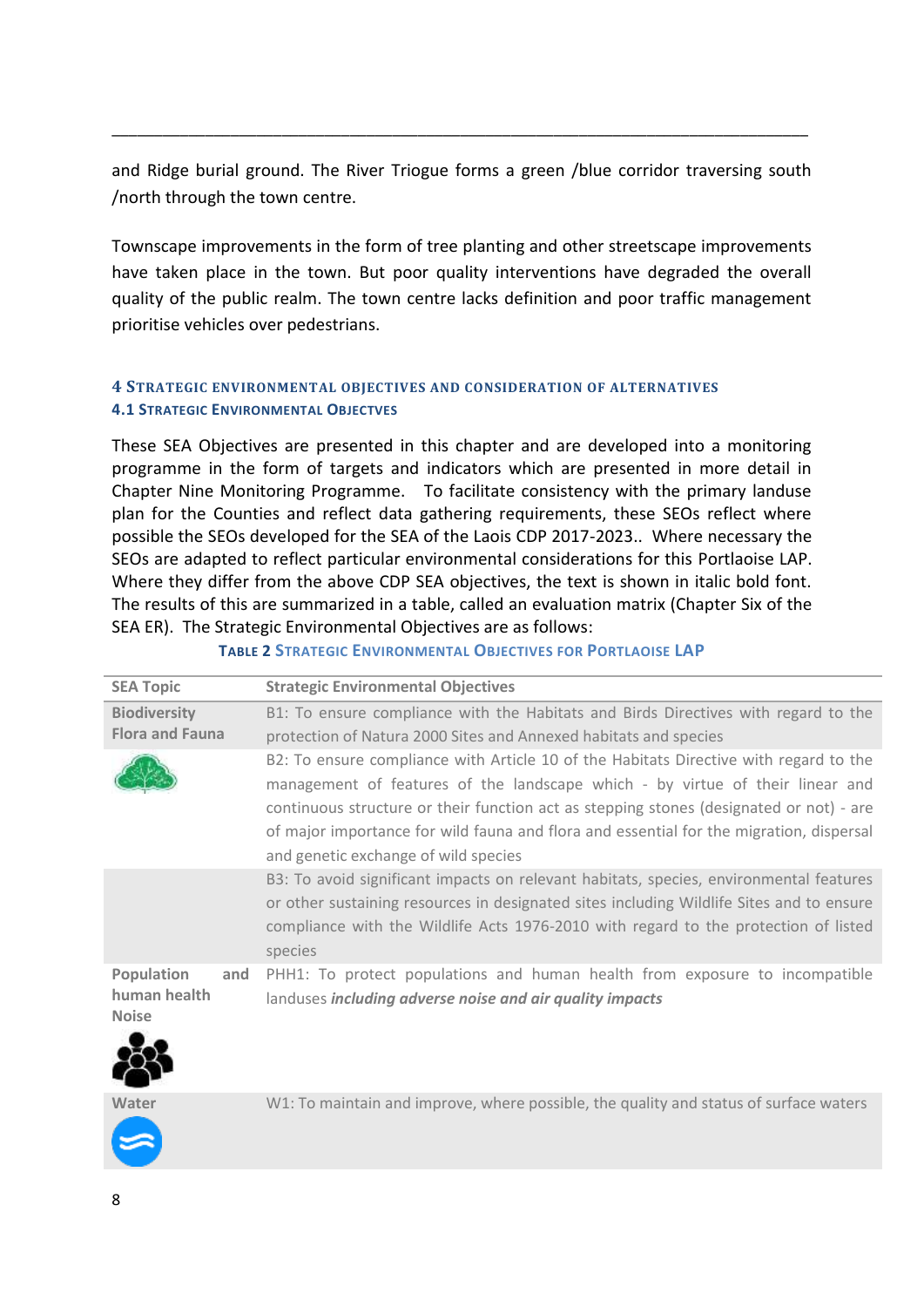| <b>SEA Topic</b>          | <b>Strategic Environmental Objectives</b>                                                                                                                                             |
|---------------------------|---------------------------------------------------------------------------------------------------------------------------------------------------------------------------------------|
|                           | W2: To prevent pollution and contamination of ground water                                                                                                                            |
|                           | W3: To comply as appropriate with the provisions of the Planning System and Flood                                                                                                     |
|                           | Risk Management: Guidelines for Planning Authorities (DEHLG, 2009                                                                                                                     |
| <b>Soil and Geology</b>   | S1: To avoid damage to the hydrogeological and ecological function of the soil resource                                                                                               |
|                           | S2: To maximise the sustainable re- use of brownfield lands, and the existing built<br>environment, rather than developing greenfield lands.                                          |
| <b>Material Assets</b>    | M1: To serve new development with adequate and appropriate wastewater treatment                                                                                                       |
|                           | M2: To serve new development with adequate drinking water that is both wholesome<br>and clean                                                                                         |
|                           | M3: To reduce waste volumes, minimise waste to landfill and increase recycling and<br>reuse                                                                                           |
| <b>Climate</b><br>Change, | C1: To reduce travel related emissions to air and to encourage modal change from car                                                                                                  |
| Air<br>Quality            | and to more sustainable forms of transport                                                                                                                                            |
| <b>Noise</b>              |                                                                                                                                                                                       |
|                           | C2: Ensure that the LAP proposals are adaptive to expected climate change patterns in<br>line with Local Authority Adaptation Strategy Development Guidelines (EPA) as<br>appropriate |
| <b>Cultural Heritage</b>  | CH1: To protect archaeological heritage including entries to the Record of Monuments<br>and Places and/or their context                                                               |
|                           | CH2: To protect architectural heritage including entries to the Record of Protected<br>Structures and Architectural Conservation Areas and their context                              |
| Landscape                 | L1: To minimise significant adverse visual impacts within and adjacent to the County                                                                                                  |
|                           | L2 To protect and enhance landscape character and quality within and adjacent to<br>the LAP area.                                                                                     |
| Interrelationships        | Maintain and improve the health of people, ecosystems and natural processes                                                                                                           |
|                           | Actively seek to integrate opportunities for environmental enhancement                                                                                                                |

## <span id="page-9-0"></span>**5 CONSIDERATION OF ALTERNATIVES**

One of the critical roles of the SEA is to facilitate an evaluation of the likely environmental consequences of a range of alternative development scenarios, in this case the Joint Portlaoise LAP 2018-2024.

These alternative development scenarios should meet the following considerations: In the case of the LAP, possible alternatives include different land uses and scales of development were examined.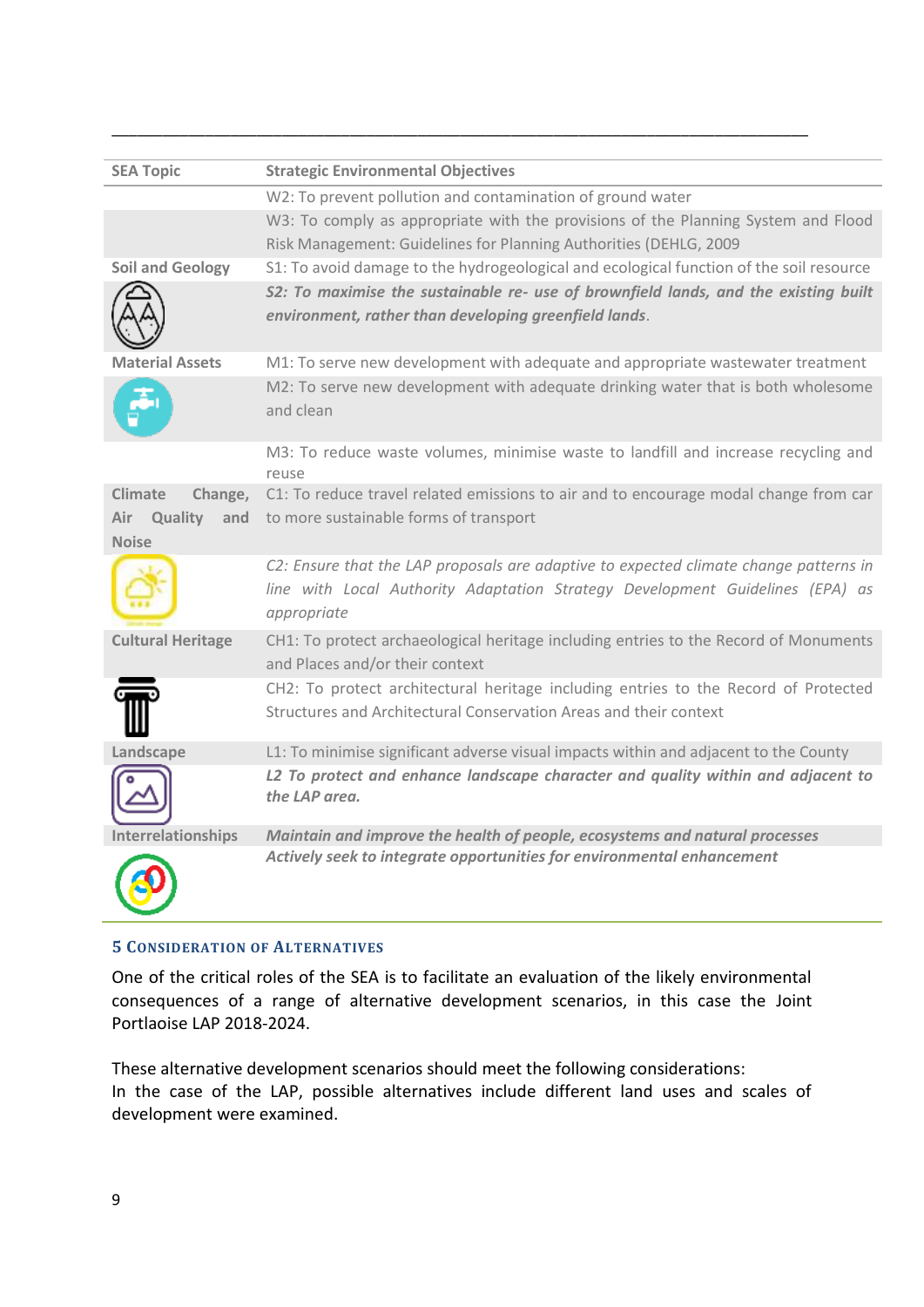1. **Continuation of Existing LAP landuse zonings and policies/objectives (The Do-Nothing Scenario)**. Continues with the existing LAP in its current context.

\_\_\_\_\_\_\_\_\_\_\_\_\_\_\_\_\_\_\_\_\_\_\_\_\_\_\_\_\_\_\_\_\_\_\_\_\_\_\_\_\_\_\_\_\_\_\_\_\_\_\_\_\_\_\_\_\_\_\_\_\_\_\_\_\_\_\_\_\_\_\_\_\_\_\_\_\_\_\_\_\_\_

- 2. **Town centre consolidation:** This approach would be to focus explicitly on the densification of the town centre with intensification of land uses and focus on employee intensive sectors.
- 3. **Town centre consolidation and designation of future development lands in a tiered structure:** Promotion of development lands within the town centre for development and the designation of sequential areas where this type of development is considered appropriate in certain circumstances. It would also promote the development of neighbourhood centres to provide a level of retail services locally.

Following the assessment against the SEOs (Table 2) Alternative 3 provides for the most positive effects when assessed against the SEOS. This alternative provides for the promotion of development lands within the town centre for development and the designation of sequential areas where this type of development is considered appropriate in certain circumstances. It would also promote the development of neighbourhood centres to provide a level of retail services locally.

It acknowledges the need to consolidate Portlaoise through the town centre revitalisation whilst helping to meet the key objectives of the LAP. Therefore, the preferred alternative was developed by the planning team and others having regard to the key requirements of:

- Environmental effects identified through the SEA consideration of alternatives;
- Objectives of the Portlaoise LAP including social and economic effects of the development, and
- National Policy documents, and
- *2040 and Beyond: A Vision for Portlaoise*

By complying with appropriate mitigation measures - including those which have been integrated into the LAP - potential adverse environmental effects which could arise as a result of implementing this scenario would be likely to be avoided, reduced or offset.

## <span id="page-10-0"></span>**6 ASSESSMENT OF SIGNIFICANT ENVIRONMENTAL EFFECTS AND MITIGATION MEASURES.**

As the plan process has been ongoing and an iterative process with the SEA, areas of particular environmental sensitivity have been avoided in the first instance where possible, and the plan elements as they have evolved have been amended during the process.

Key positive effects have been identified for population and human health, cultural heritage, landscape, transport and green infrastructure through the provision of integrated landuse and transport, town centre revitalisation, retention of hedgerows, integrating blue and green infrastructure, and buffer zones around the River Triogue.

Potential adverse effects on some biodiversity, soil and water and landscape SEOS are identified, therefore additional mitigation measures have been identified to strengthen the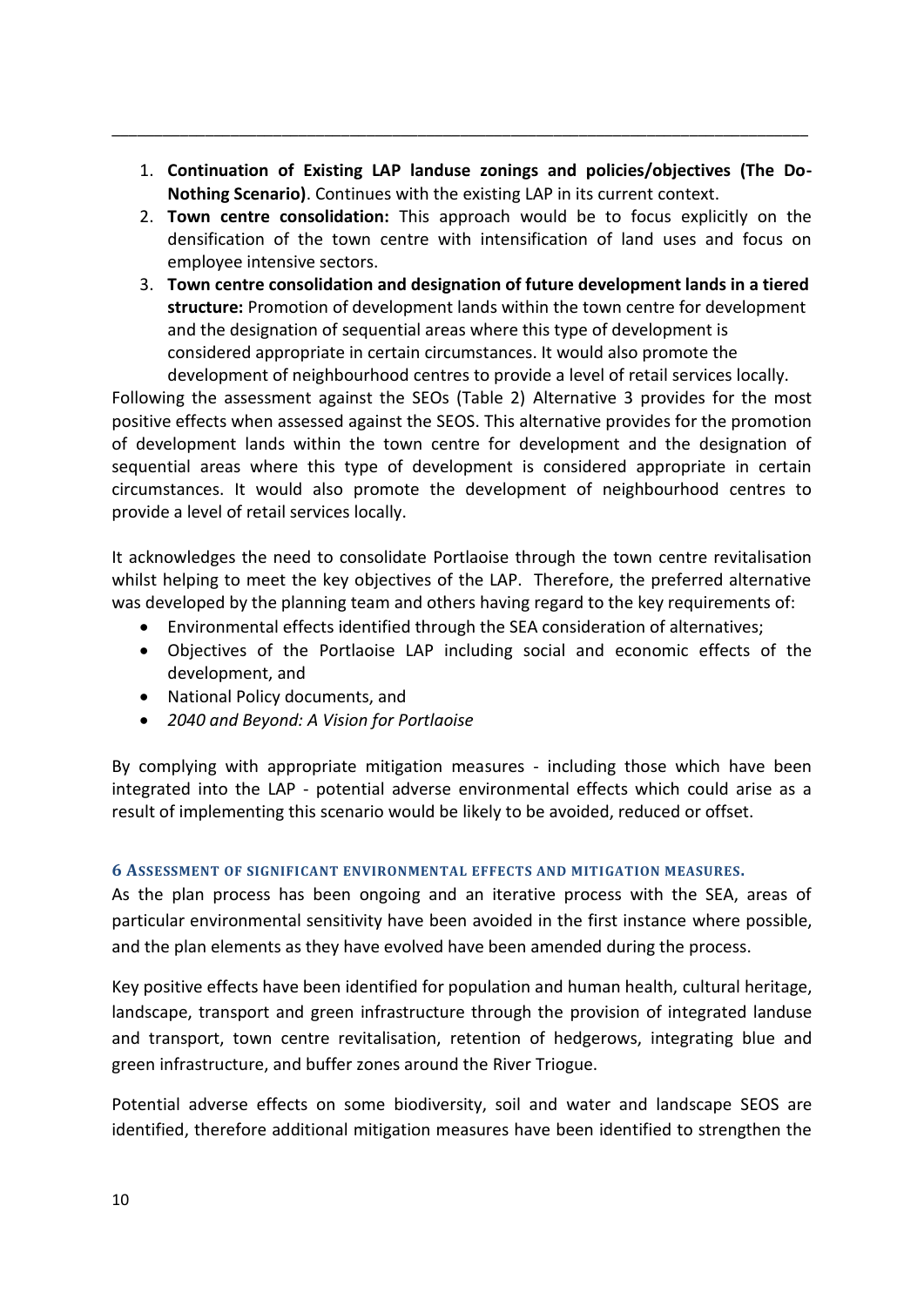protection of water resources, as well as rewording particular measures in the LAP, also to further embed sustainable development across the LAP.

\_\_\_\_\_\_\_\_\_\_\_\_\_\_\_\_\_\_\_\_\_\_\_\_\_\_\_\_\_\_\_\_\_\_\_\_\_\_\_\_\_\_\_\_\_\_\_\_\_\_\_\_\_\_\_\_\_\_\_\_\_\_\_\_\_\_\_\_\_\_\_\_\_\_\_\_\_\_\_\_\_\_

### **MITIGATION MEASURES**

Within the Laois CDP 2017-2023 there are also a range of existing environmental protection measures which will also apply for development applications arising from the LAP.

Examples of mitigation measures that included additional SEA text are provided below; new wording from the SEA process are shown in **green, bold** font.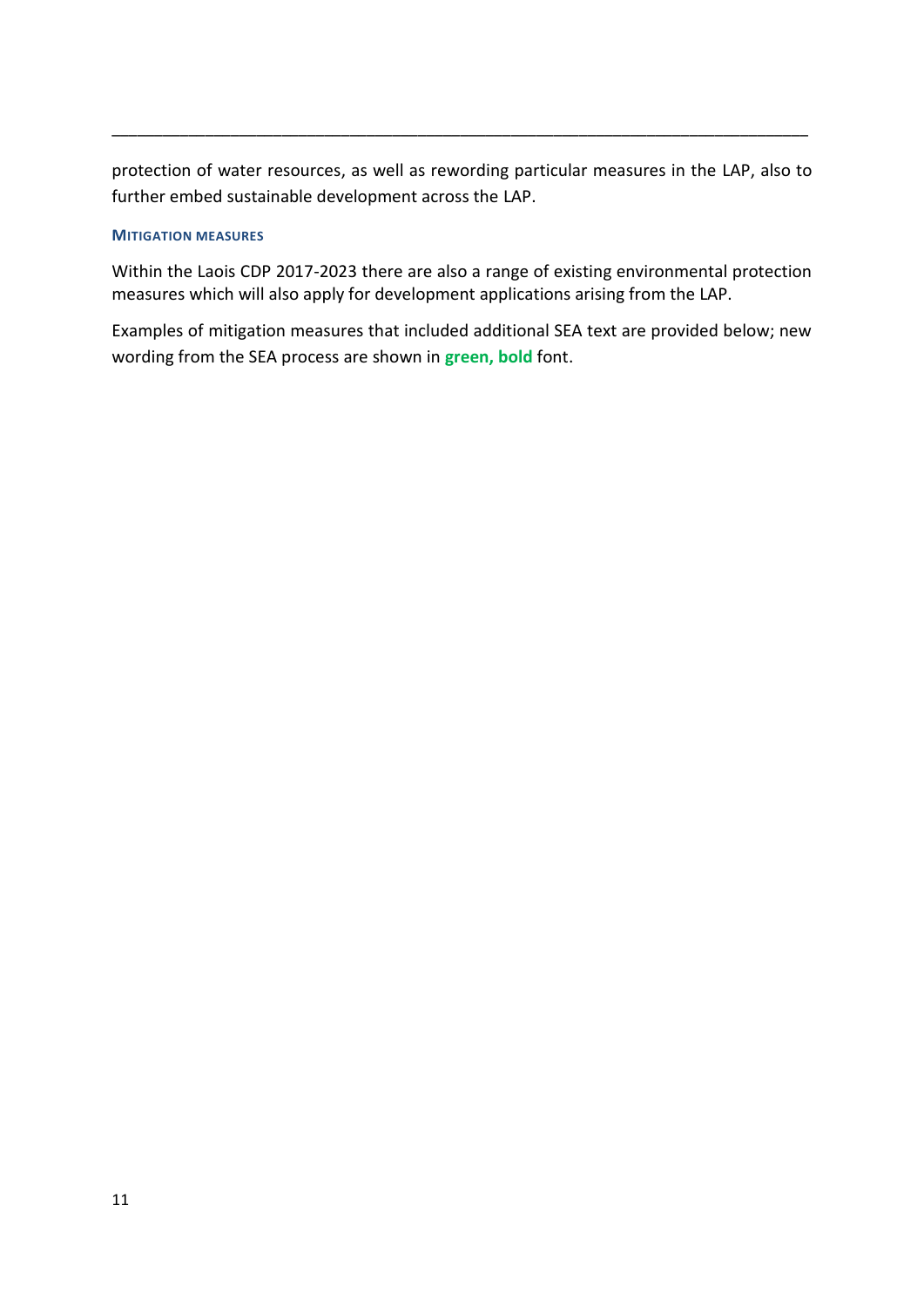### **Chapter 1 Key Plan Objectives**

**To require the preparation and assessment of all planning applications in the plan area to have regard to the information, data and requirements of the Appropriate Assessment Natura Impact Report, SEA Environmental Report and Strategic Flood Risk Assessment Report that accompany this LAP;**

\_\_\_\_\_\_\_\_\_\_\_\_\_\_\_\_\_\_\_\_\_\_\_\_\_\_\_\_\_\_\_\_\_\_\_\_\_\_\_\_\_\_\_\_\_\_\_\_\_\_\_\_\_\_\_\_\_\_\_\_\_\_\_\_\_\_\_\_\_\_\_\_\_\_\_\_\_\_\_\_\_\_

## **Key Infrastructure Objective: KI 009**:

Maintain, improve and enhance the environmental and ecological quality of surface waters and groundwater in accordance with the South Eastern River Basin District River Basin Management Plan/**National River Basin Management Plan for Ireland 2018-2021 (DHPLG) and associated Programme of Measures.**

The Table below summarises the Main Environmental Issues for each SEA Topic and Identifies the Key Mitigation Measures present:

| <b>SEA Theme:</b>                          | <b>Key Issues</b><br><b>Mitigation Measures in LAP</b>                                                                                                 |                                                   |  |
|--------------------------------------------|--------------------------------------------------------------------------------------------------------------------------------------------------------|---------------------------------------------------|--|
| <b>Population</b><br>and Human             | Provision of community facilities, public open space,<br>housing and design;                                                                           | Movement<br>Transport<br>and<br>including:        |  |
| <b>Health</b>                              | <b>Transport Network and Public Transport;</b><br>Environmental Health relating to air quality in                                                      | TM 08, TM O9 and TM 010                           |  |
|                                            | particular.                                                                                                                                            | <b>Natural Heritage including:</b>                |  |
|                                            |                                                                                                                                                        | NH P5                                             |  |
|                                            |                                                                                                                                                        | Economic<br>Development<br>including ED 04, ED 02 |  |
|                                            |                                                                                                                                                        | <b>Town Centre Revitalisation</b>                 |  |
|                                            |                                                                                                                                                        | TCR 01, TCR 04, TCR 05                            |  |
|                                            |                                                                                                                                                        | <b>TCR P1</b>                                     |  |
| <b>Biodiversity</b><br><b>Flora</b><br>and | <b>Enhancing existing ecological resources</b><br>Promoting and facilitating ecological connectivity<br>Enhancing ecological considerations within the | Key Plan objectives Numbers<br>$7$ and $8$        |  |
| <b>Fauna</b>                               | public realm<br>Provision of green and blue infrastructure to<br>enhance ecological connectivity and provide                                           | Natural Heritage including NH<br>P <sub>3</sub>   |  |
|                                            | mitigation in relation to air quality as appropriate as                                                                                                | <b>NH01</b>                                       |  |
|                                            | well as water storage/surface water attenuation<br>where possible.                                                                                     | <b>NH O2</b>                                      |  |
|                                            | Managing and controlling alien invasive plant species<br>Minimising soil sealing and sustainable use of soil                                           |                                                   |  |

#### **TABLE 3 ENVIRONMENTAL ISSUES AND MITIGATION MEASURES**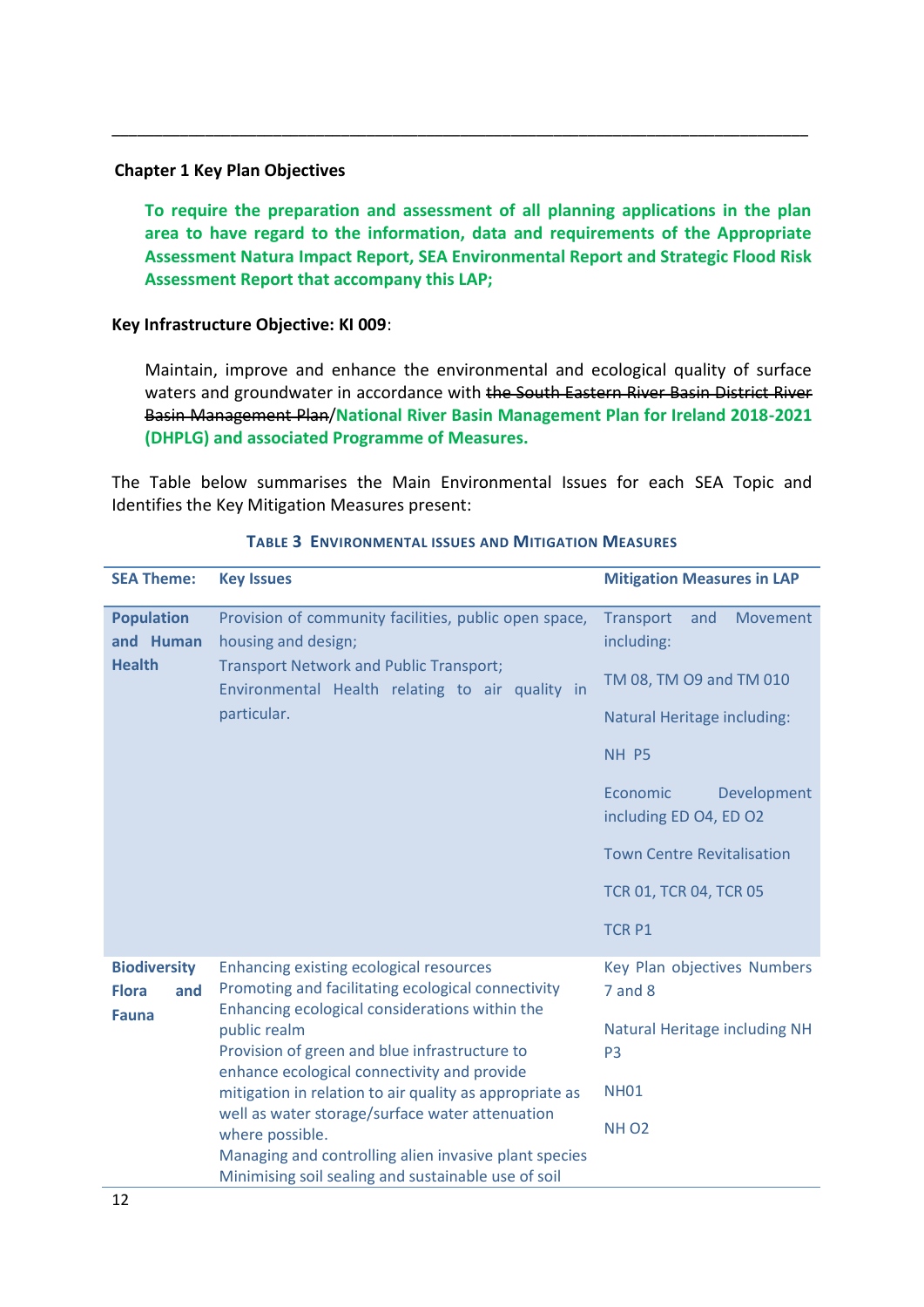| <b>SEA Theme:</b>                    | <b>Key Issues</b>                                                                                           | <b>Mitigation Measures in LAP</b>                     |
|--------------------------------------|-------------------------------------------------------------------------------------------------------------|-------------------------------------------------------|
|                                      | and water resources.                                                                                        | <b>NH03</b>                                           |
|                                      | Water quality of the surface waters.                                                                        | NH 010, NH 04, NH 05 and                              |
|                                      |                                                                                                             | <b>NH06, NH 012</b>                                   |
|                                      |                                                                                                             | Key Infrastructure including                          |
|                                      |                                                                                                             | <b>KKI 010</b>                                        |
| <b>Water</b>                         | Planning and mitigating flood risk                                                                          | Key Infrastructure                                    |
| <b>Resources</b><br>including        | Ensuring flood risk is fully considered and embedded<br>in the LAP.                                         | KI O9, KI 010 and KI P1                               |
| <b>Flooding</b>                      | Improving surface water quality                                                                             | <b>NH012</b>                                          |
|                                      | Avoiding the spread of alien and invasive species                                                           | <b>FM 01, FM 02</b>                                   |
|                                      |                                                                                                             | FM P1 to 8                                            |
| <b>Soil</b><br>and<br><b>Geology</b> | Maintaining and enhancing soil function and its<br>carbon storage role where possible.                      | Town Centre Revitalisation<br>policies and objectives |
|                                      | Retention of areas of greenfield in terms of flood                                                          | <b>Opportunity Sites</b>                              |
|                                      | risk, water storage, open space, green infrastructure<br>and biodiversity considerations.                   | Natural Heritage including:                           |
|                                      | Potential soil contamination associated with                                                                | <b>NH 01</b>                                          |
|                                      | brownfield sites or sites subject to previous<br>industrial activities.                                     | NH <sub>P5</sub>                                      |
|                                      | Because of the complex interrelationship between<br>water, air and soil, declining soil quality can         |                                                       |
|                                      | contribute to negative or declining water or air<br>quality and function.                                   |                                                       |
| <b>Climate</b>                       | Planning for and adapting to climate change                                                                 | <b>Natural Heritage including</b>                     |
| <b>Change</b>                        | Sectoral policies can assist in this including transport<br>and energy                                      | <b>NHP 5, NHO 10</b>                                  |
|                                      |                                                                                                             | <b>Transport</b><br>Movement<br>and                   |
|                                      | Measures including carbon sequestration in existing<br>soils and additional appropriate vegetation planting | including                                             |
|                                      | associated with green infrastructure and ecological<br>corridors.                                           | TM P1 and TM O8                                       |
| <b>Material</b><br><b>Assets</b>     | Planning for and maintaining sufficient water<br>services and capacity for the plan area                    | Key Infrastructure KI 04 to KI                        |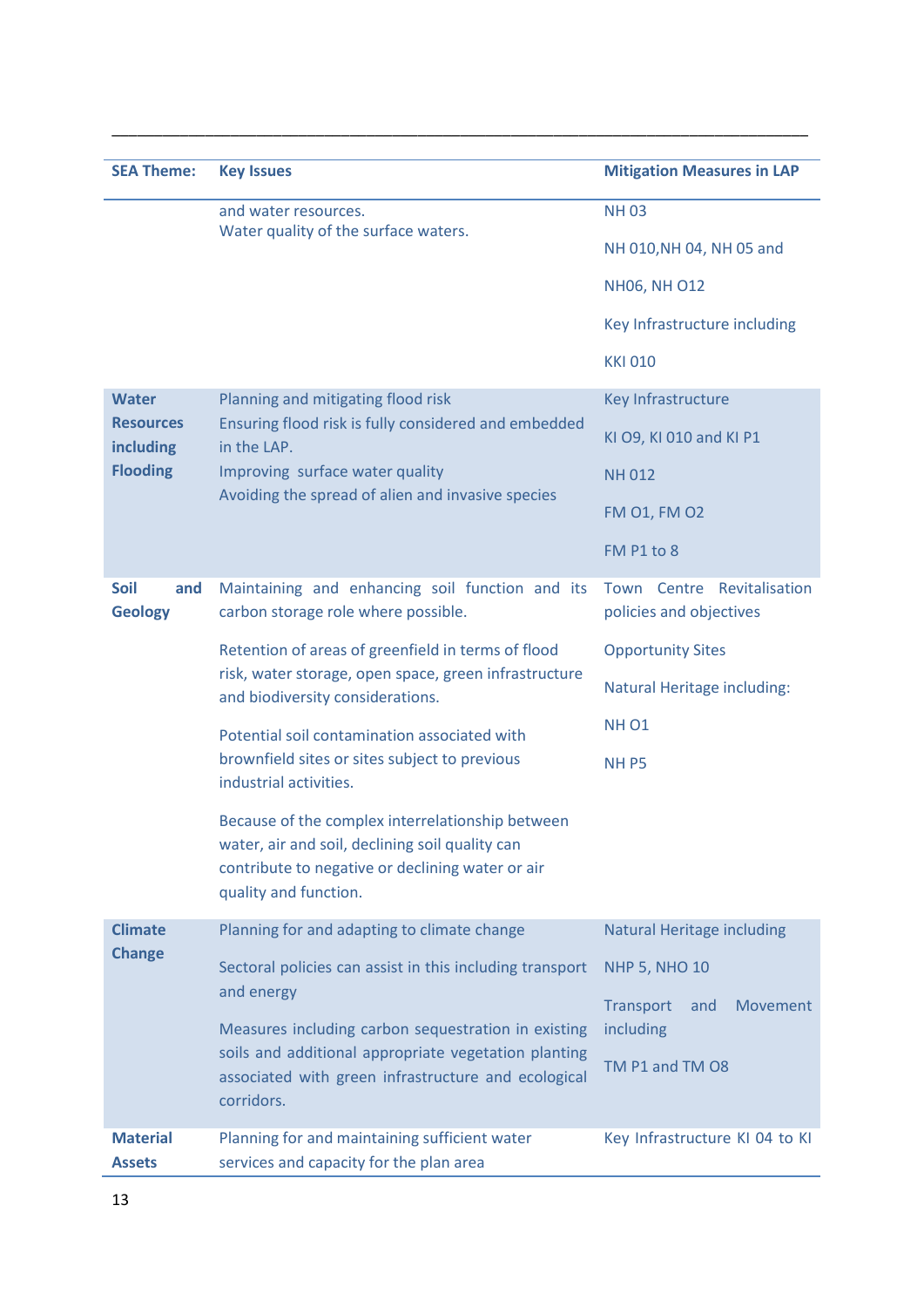| <b>SEA Theme:</b>           | <b>Key Issues</b>                                                                                                                                                                                                                                                                                                                                                                                                                               | <b>Mitigation Measures in LAP</b>                                                                                                                                                                                                                |
|-----------------------------|-------------------------------------------------------------------------------------------------------------------------------------------------------------------------------------------------------------------------------------------------------------------------------------------------------------------------------------------------------------------------------------------------------------------------------------------------|--------------------------------------------------------------------------------------------------------------------------------------------------------------------------------------------------------------------------------------------------|
| including<br>transport      | Consideration of receiving waters for wastewater<br>Encouraging sustainable use of resources<br>Reducing reliance on private transport, and<br>enhancing walking/cycling measures around the<br>town and to the wider area<br>Workable alternatives to private transport and<br>future public transport services and infrastructure in<br>the area<br>Development standards affecting transport e.g. car<br>parking<br><b>Energy efficiency</b> | 011<br><b>Transport</b><br>Movement<br>and<br>including:<br>TM 010, TM 012, TM 013<br><b>TMP 14</b><br><b>Natural Heritage including</b><br>NHP <sub>5</sub>                                                                                     |
| <b>Cultural</b><br>heritage | Promotion of the circular economy.<br>Potential for additional archaeological resources<br>Enhancing and linking cultural heritage of the area<br>Conservation and enhancement of ACA and support<br>for same<br>Promotion of heritage features as tourist attractions<br>Archaeological input on the archaeological<br>implications of any new development proposed in<br>the Local Area Plan                                                  | <b>Built Heritage including</b><br>BHO1 to BH 015, BHP 1 to<br>NHP <sub>3</sub><br>Town Centre Revitalisation<br>including<br>TCR 01, TCR 03, TCR 04, TCR<br>05 and<br><b>Opportunity Sites</b>                                                  |
| <b>Landscape</b>            | Enhancing the public realm<br>Integrating blue and green infrastructure<br>Encouraging re-use of buildings<br>Enhancing permeability for pedestrians and cyclists<br>Greening the tow9                                                                                                                                                                                                                                                          | Town Centre Revitalisation<br>including:<br>TCR 01, TCR 03, TCR 10,<br><b>Transport and Movement</b><br>including TM 012<br><b>Natural Heritage Including</b><br><b>NH</b><br>02,<br><b>NH</b><br>03,<br><b>NH06</b><br><b>Opportunity Sites</b> |

## <span id="page-14-0"></span>**7 MONITORING MEASURES**

It is proposed, in accordance with Article 10 of the SEA Directive, to base monitoring on a series of indicators which measure changes in the environment, especially changes which are critical in terms of environmental quality, for example water pollution levels.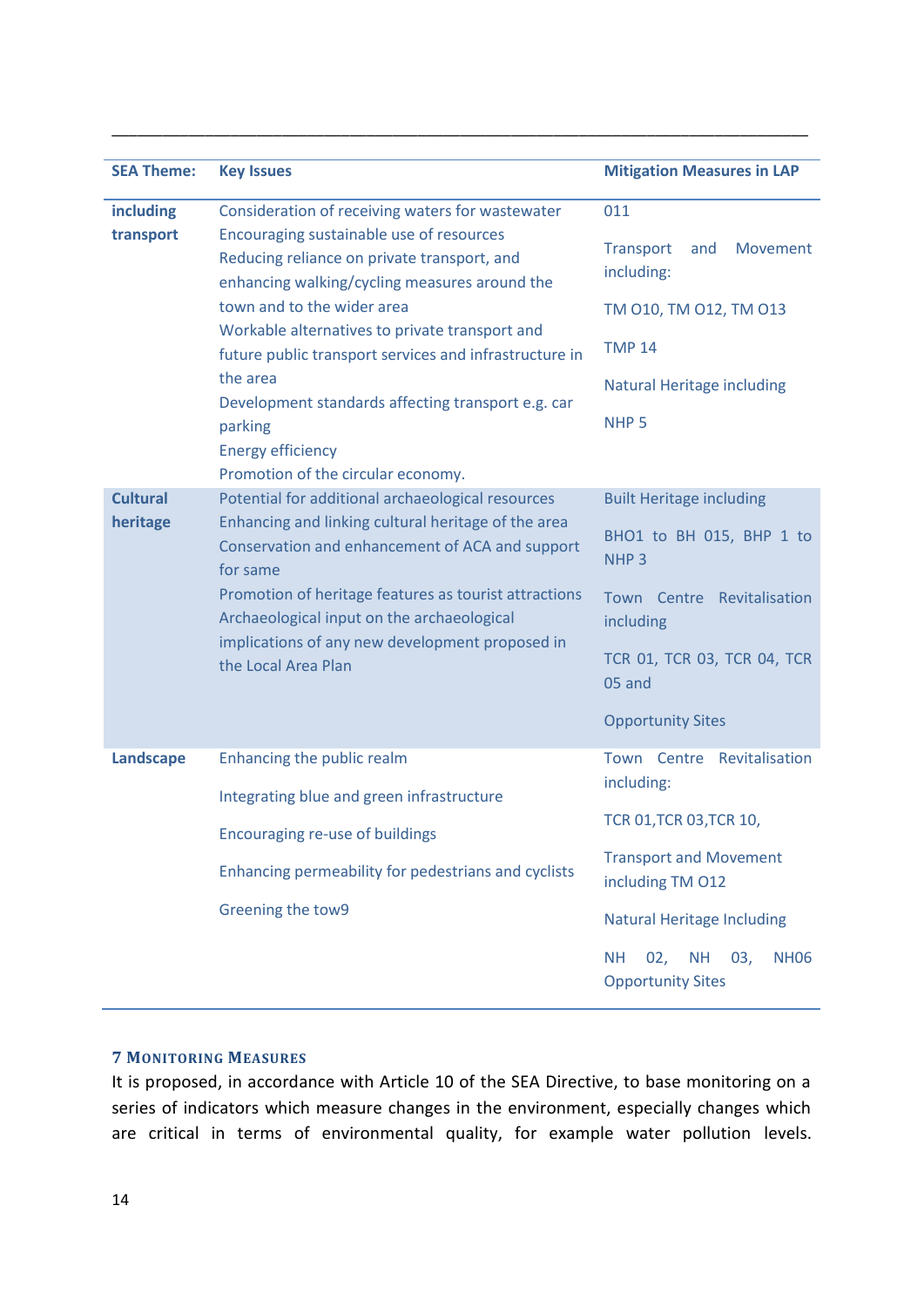Monitoring will focus on the aspects of the environment that are likely to be significantly impacted upon by the implementation of the Portlaoise LAP.

\_\_\_\_\_\_\_\_\_\_\_\_\_\_\_\_\_\_\_\_\_\_\_\_\_\_\_\_\_\_\_\_\_\_\_\_\_\_\_\_\_\_\_\_\_\_\_\_\_\_\_\_\_\_\_\_\_\_\_\_\_\_\_\_\_\_\_\_\_\_\_\_\_\_\_\_\_\_\_\_\_\_

The monitoring programme will consist of an assessment of the relevant indicators and targets against the data relating to each environmental component. Similarly, monitoring will be carried out frequently to ensure that any changes to the environment can be identified.

In turn the list below is subject to review at each reporting stage to reflect new data..

Laois County Council is responsible for the implementation of the SEA Monitoring Programme.

Table 4 below presents the SEA Monitoring Table. This table sets out the strategic environmental objectives, indicators and targets to be applied in monitoring the significant environmental effects of the implementation of the LAP, in accordance with Section 13J(2) of the Planning and Development (SEA) Regulations 2004, as amended.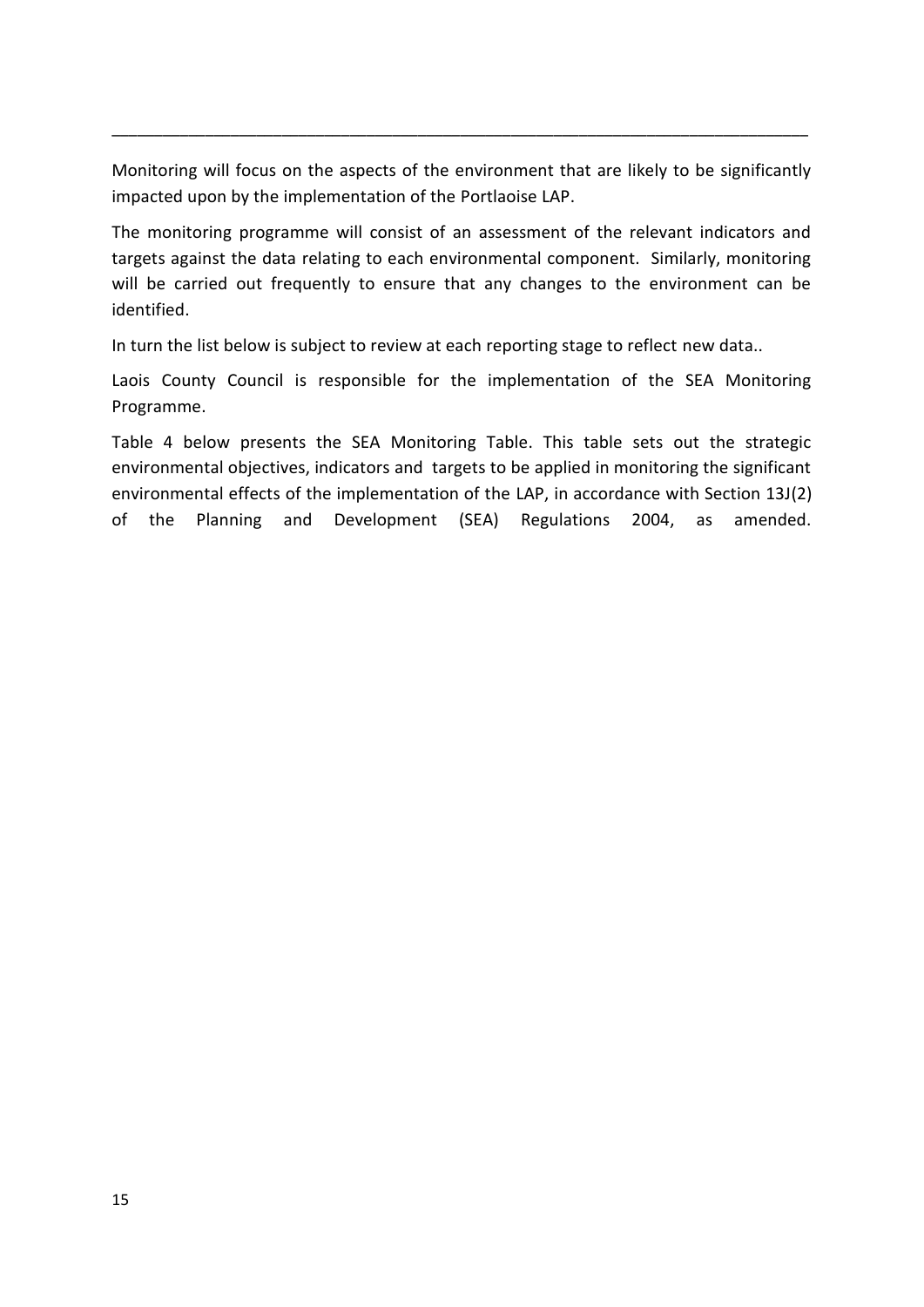| <b>SEA Topic</b>       | <b>Strategic</b>                   | Indicator                                                                     | <b>Selected Target</b>                                             | <b>Source (Frequency)</b>                                             |
|------------------------|------------------------------------|-------------------------------------------------------------------------------|--------------------------------------------------------------------|-----------------------------------------------------------------------|
|                        | Environmental                      |                                                                               |                                                                    |                                                                       |
|                        | Objectives                         |                                                                               |                                                                    |                                                                       |
| <b>Biodiversity</b>    | To<br>$B1$ :<br>ensure             | Conservation status of habitats Maintenance                                   | of favourable                                                      | Internal monitoring of likely significant                             |
| <b>Flora and Fauna</b> |                                    | compliance with the and species as assessed under conservation status for all |                                                                    | effects                                                               |
|                        | Habitats and<br>Birds              | Article 17 of the Habitats habitats and species protected                     |                                                                    | Department of Arts, Heritage, Regional,                               |
|                        | Directives with regard             | Directive                                                                     | under<br>National<br>and                                           | Rural and Gaeltacht Affairs report of the                             |
|                        | to the protection of               |                                                                               | International legislation to be                                    | implementation of the measures contained                              |
|                        | Natura 2000 Sites and              |                                                                               | unaffected by implementation                                       | in the Habitats Directive - as required by                            |
|                        | Annexed habitats and               |                                                                               | of the plan                                                        | Article 17 of the Directive (every 6 years).                          |
|                        | species                            |                                                                               |                                                                    | Department of Arts, Heritage, Regional,                               |
|                        |                                    |                                                                               |                                                                    | Rural and Gaeltacht Affairs's National                                |
|                        |                                    |                                                                               |                                                                    | Monitoring Report for the Birds Directive                             |
|                        |                                    |                                                                               |                                                                    | under Article 12 (every 3 years).                                     |
|                        | B2:                                |                                                                               |                                                                    | Consultations with the NPWS                                           |
|                        | To<br>ensure<br>compliance<br>with | B2: Percentage loss of functional<br>connectivity without remediation         | significant<br>ecological<br>No<br>networks or parts thereof which | Internal monitoring of likely significant<br>environmental effects of |
|                        | Article 10<br>of<br>the            | resulting from development                                                    | provide functional connectivity                                    | grants of<br>permission (grant by grant).                             |
|                        | Habitats<br>Directive              | provided for by the Pla                                                       | to be lost without remediation                                     | CORINE mapping resurvey (every c. 5 years).                           |
|                        | with regard to the                 |                                                                               | resulting from development                                         | Review of Council Ecological Network                                  |
|                        | management<br>of                   |                                                                               | provided for by the Plan                                           | <b>Mapping</b>                                                        |
|                        | of<br>the<br>features              |                                                                               |                                                                    |                                                                       |
|                        | landscape which - by               |                                                                               |                                                                    |                                                                       |
|                        | virtue of their linear             |                                                                               |                                                                    |                                                                       |
|                        | continuous<br>and                  |                                                                               |                                                                    |                                                                       |

#### **TABLE 4** MONITORING MEASURES

\_\_\_\_\_\_\_\_\_\_\_\_\_\_\_\_\_\_\_\_\_\_\_\_\_\_\_\_\_\_\_\_\_\_\_\_\_\_\_\_\_\_\_\_\_\_\_\_\_\_\_\_\_\_\_\_\_\_\_\_\_\_\_\_\_\_\_\_\_\_\_\_\_\_\_\_\_\_\_\_\_\_

16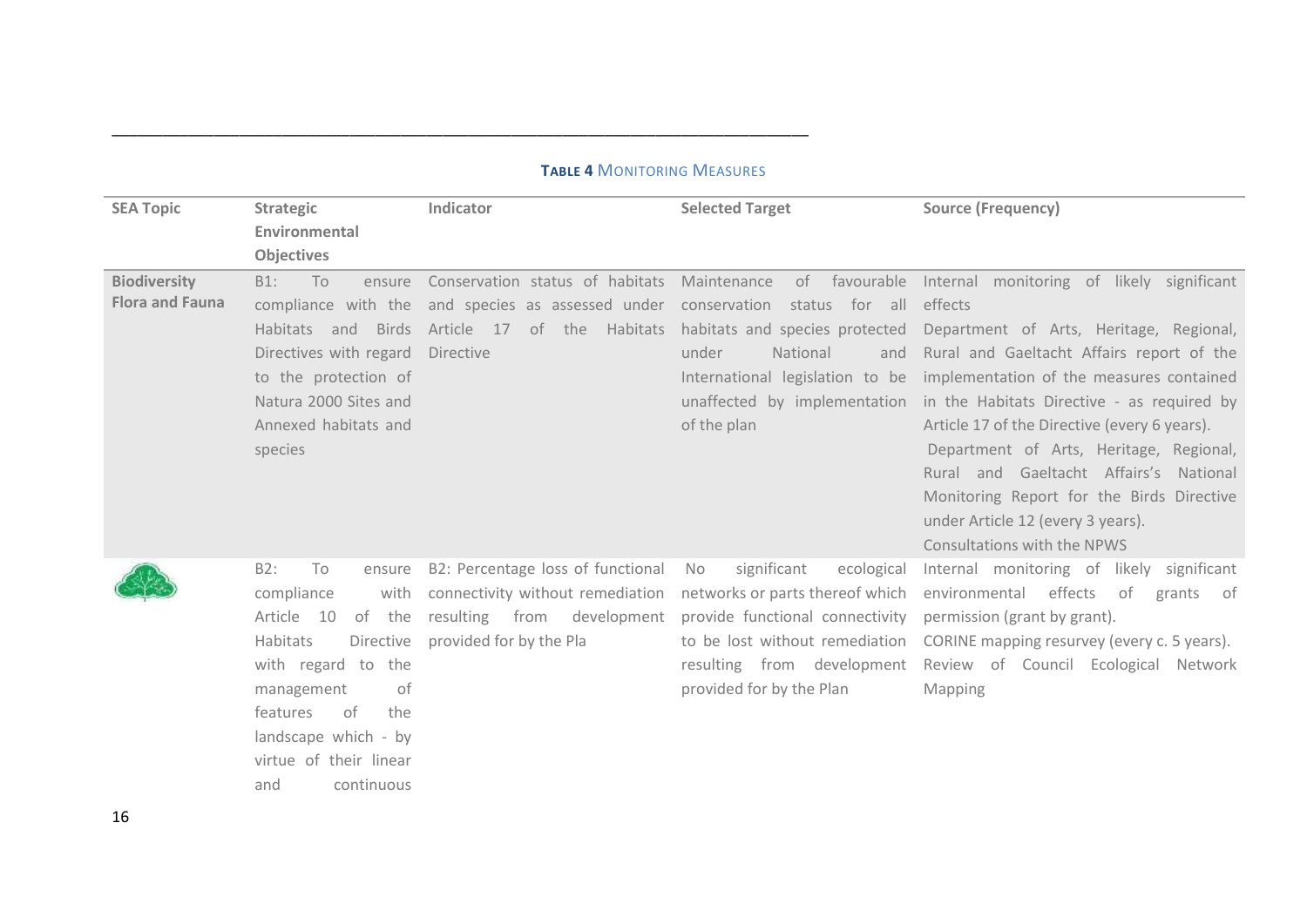| <b>SEA Topic</b> | <b>Strategic</b>         | Indicator                                                                                              | <b>Selected Target</b>           | <b>Source (Frequency)</b>                                                                         |
|------------------|--------------------------|--------------------------------------------------------------------------------------------------------|----------------------------------|---------------------------------------------------------------------------------------------------|
|                  | Environmental            |                                                                                                        |                                  |                                                                                                   |
|                  | <b>Objectives</b>        |                                                                                                        |                                  |                                                                                                   |
|                  | their<br>structure<br>or |                                                                                                        |                                  |                                                                                                   |
|                  | function<br>act<br>as    |                                                                                                        |                                  |                                                                                                   |
|                  | stepping<br>stones       |                                                                                                        |                                  |                                                                                                   |
|                  | (designated or not) -    |                                                                                                        |                                  |                                                                                                   |
|                  | οf<br>major<br>are       |                                                                                                        |                                  |                                                                                                   |
|                  | importance for wild      |                                                                                                        |                                  |                                                                                                   |
|                  | fauna and flora and      |                                                                                                        |                                  |                                                                                                   |
|                  | essential<br>for<br>the  |                                                                                                        |                                  |                                                                                                   |
|                  | migration,<br>dispersal  |                                                                                                        |                                  |                                                                                                   |
|                  | and genetic exchange     |                                                                                                        |                                  |                                                                                                   |
|                  | of wild species          |                                                                                                        |                                  |                                                                                                   |
|                  | B3:<br>To<br>avoid       | B3i:                                                                                                   |                                  | Number of significant B3i: Avoid significant impacts on Internal monitoring of likely significant |
|                  |                          | significant impacts on impacts on relevant habitats, relevant habitats, species,                       |                                  | environmental effects<br>of<br>grants<br>of                                                       |
|                  | relevant                 | habitats, species, environmental features environmental features or other permission (grant by grant). |                                  |                                                                                                   |
|                  | species,                 | or other sustaining resources in sustaining                                                            | resources<br>in                  | Consultations with the NPWS                                                                       |
|                  | environmental            | designated sites including Wildlife                                                                    | designated<br>sites<br>including |                                                                                                   |
|                  | features or other        | Sites resulting from development  Wildlife  Sites  resulting  from                                     |                                  |                                                                                                   |
|                  | sustaining resources     | provided for by the Plan B3ii: development provided for by                                             |                                  |                                                                                                   |
|                  |                          | in designated sites Number of significant impacts on                                                   | the Plan                         |                                                                                                   |
|                  | including                | Wildlife the protection of listed species                                                              | B3ii: No significant impacts on  |                                                                                                   |
|                  | Sites and to ensure B3i  |                                                                                                        | the protection of listed species |                                                                                                   |
|                  | compliance with the      |                                                                                                        |                                  |                                                                                                   |
|                  | Wildlife Acts 1976-      |                                                                                                        |                                  |                                                                                                   |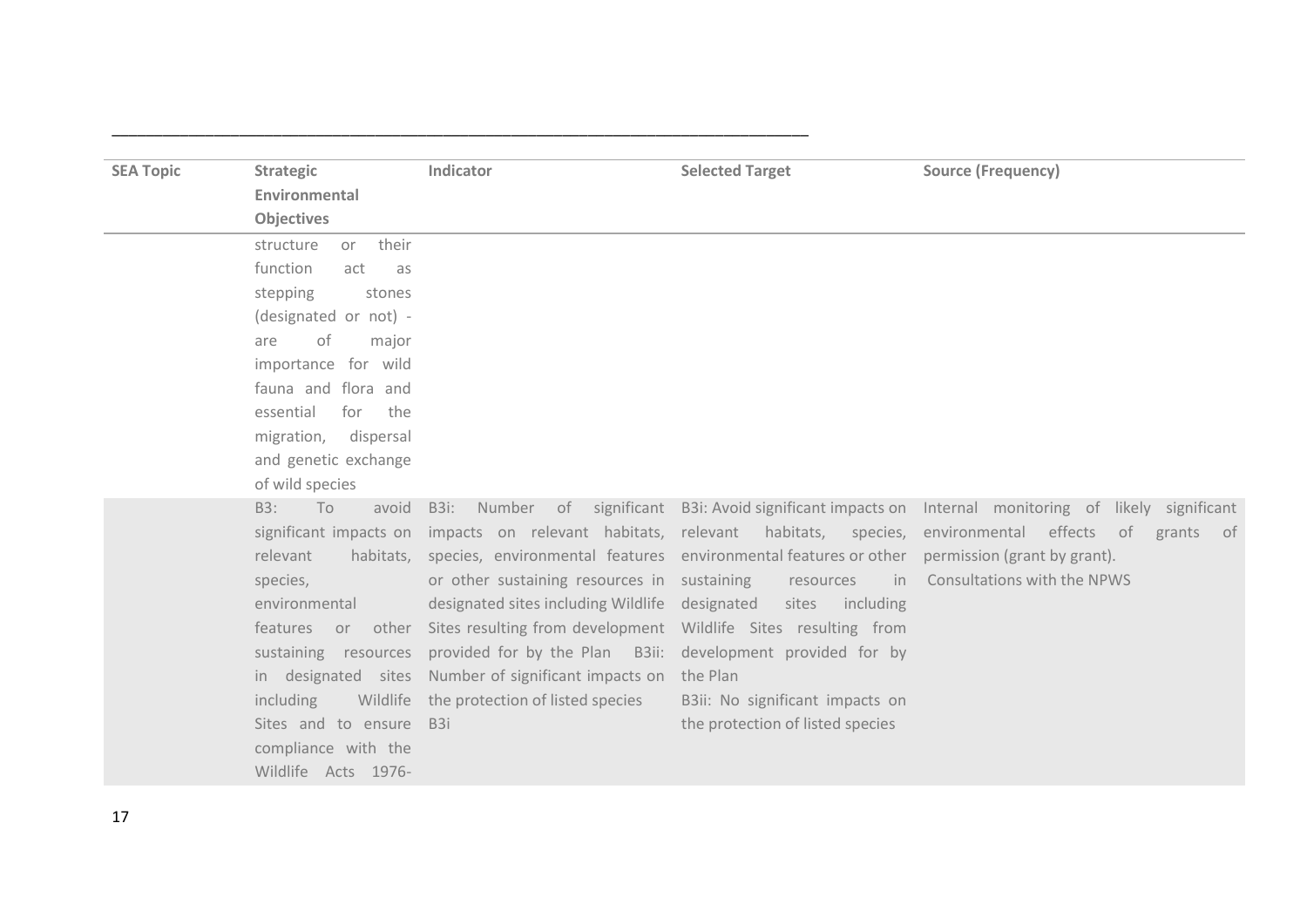| <b>SEA Topic</b>  | <b>Strategic</b>        | Indicator                                                         | <b>Selected Target</b>                        | <b>Source (Frequency)</b>                                                  |
|-------------------|-------------------------|-------------------------------------------------------------------|-----------------------------------------------|----------------------------------------------------------------------------|
|                   | Environmental           |                                                                   |                                               |                                                                            |
|                   | <b>Objectives</b>       |                                                                   |                                               |                                                                            |
|                   | 2010 with regard to     |                                                                   |                                               |                                                                            |
|                   | protection<br>of<br>the |                                                                   |                                               |                                                                            |
|                   | listed species          |                                                                   |                                               |                                                                            |
| Population<br>and | PHH1: To<br>protect     | PHH1: Occurrence (any) of a PHH1: No spatial concentrations       |                                               | Consultations with EPA and Health Service                                  |
| human health      | populations<br>and      | spatially<br>concentrated                                         | of health problems arising from               | Executive                                                                  |
| <b>Noise</b>      | human health<br>from    | deterioration in human health                                     | environmental factors as a                    |                                                                            |
|                   | exposure<br>to          | arising<br>from                                                   | environmental result of implementing the Plan |                                                                            |
|                   | incompatible            | resulting<br>factors<br>from                                      |                                               |                                                                            |
|                   | landusesincluding       | development provided for by the                                   |                                               |                                                                            |
|                   |                         | adverse noise and air Plan, as identified by the Health           |                                               |                                                                            |
|                   | quality impacts         | Executive<br>Service<br>and                                       |                                               |                                                                            |
|                   |                         | <b>Environmental Protection Agency</b>                            |                                               |                                                                            |
| Water             | W1: To maintain and     | W1: Classification of Overall W1: Not to cause deterioration      |                                               | Internal monitoring of likely significant                                  |
|                   | where<br>improve,       | Status (comprised of ecological in the status of any surface      |                                               | environmental effects of<br>grants of                                      |
|                   | possible, the quality   | and chemical status) under the water or affect the ability of any |                                               | permission (grant by grant).                                               |
|                   | and status of surface   | European                                                          | Communities surface water to achieve 'good    | Data issued under the Water Framework                                      |
|                   | waters                  | Environmental                                                     | Objectives status'47 by 2015                  | Directive Monitoring Programme for Ireland                                 |
|                   |                         | (Surface Waters)<br>Regulations                                   |                                               | (multi-annual).                                                            |
|                   |                         | 2009 (SI No. 272 of 2009)                                         |                                               |                                                                            |
|                   | W2:<br>To<br>prevent    | $W2$ :<br>Groundwater<br>Quality                                  |                                               | W2: Not to affect the ability of Internal monitoring of likely significant |
|                   | pollution<br>and        | Standards and Threshold Values                                    | groundwaters to comply with                   | environmental effects<br>of<br>grants of                                   |
|                   | contamination<br>of     | under Directive 2006/118/EC                                       | Groundwater Quality Standards                 | permission (grant by grant).                                               |
|                   | ground water            |                                                                   | and Threshold Values under                    | Data issued under the Water Framework                                      |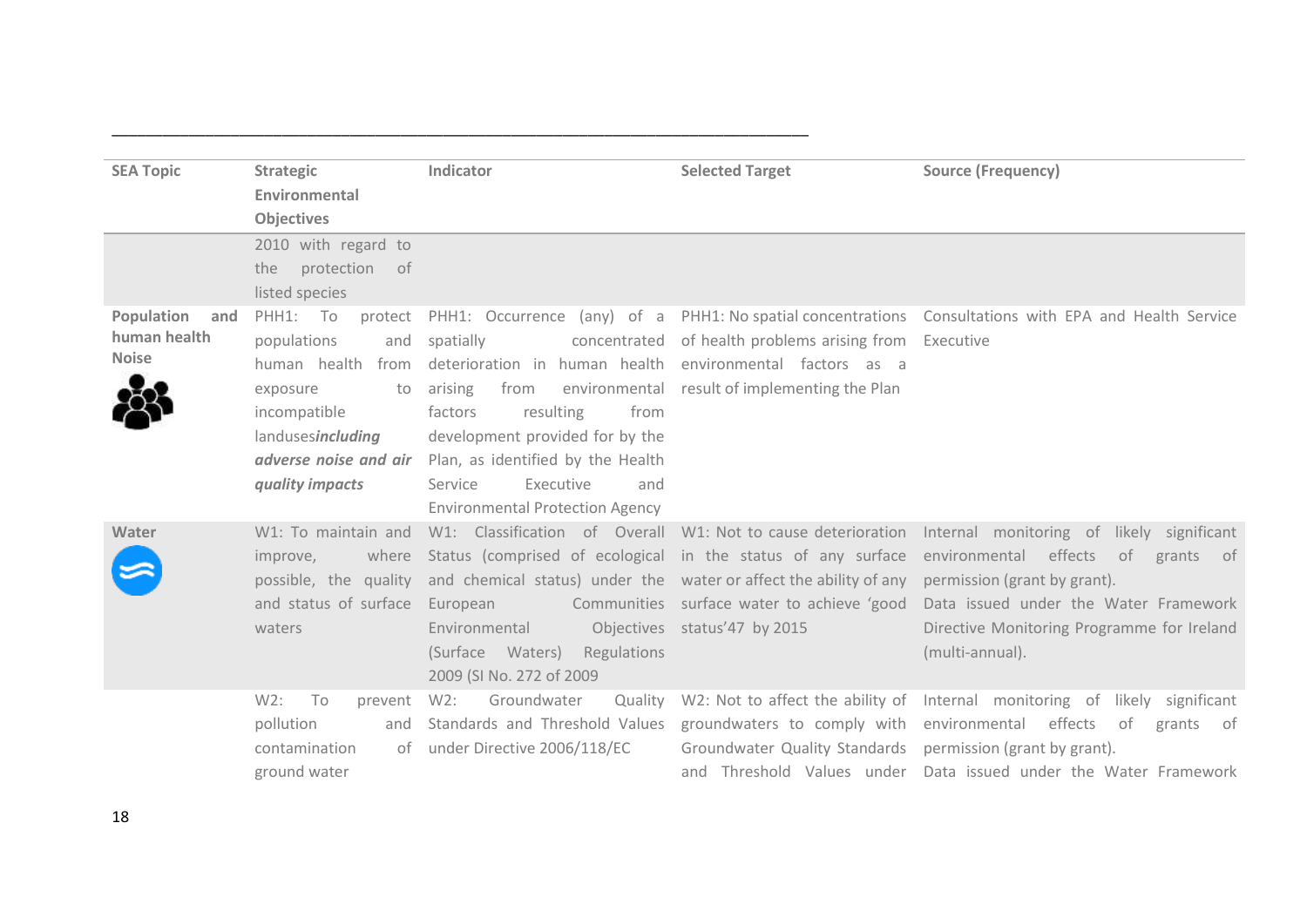| <b>SEA Topic</b>        | <b>Strategic</b><br>Environmental<br><b>Objectives</b>                                                                                                                        | Indicator                                                                                                                                                                                                                                                                                                                                                  | <b>Selected Target</b>                                                                                                   | <b>Source (Frequency)</b>                                                                                                                                                                          |
|-------------------------|-------------------------------------------------------------------------------------------------------------------------------------------------------------------------------|------------------------------------------------------------------------------------------------------------------------------------------------------------------------------------------------------------------------------------------------------------------------------------------------------------------------------------------------------------|--------------------------------------------------------------------------------------------------------------------------|----------------------------------------------------------------------------------------------------------------------------------------------------------------------------------------------------|
|                         |                                                                                                                                                                               |                                                                                                                                                                                                                                                                                                                                                            | Directive 2006/118/EC                                                                                                    | Directive Monitoring Programme for Ireland<br>(multi-annual)                                                                                                                                       |
|                         | Flood<br>Management:<br>Guidelines<br>for<br>Planning Authorities<br>(DEHLG, 2009)                                                                                            | W3: To comply as W3: Number of incompatible W3: Minimise developments<br>appropriate with the developments<br>provisions of the permission on lands which pose - which pose - or are likely to permission (grant by grant<br>Planning System and or are likely to pose in the future pose in the future - a significant<br>Risk - a significant flood risk | flood risk in compliance with<br>The Planning System and Flood<br>Risk Management Guidelines<br>for Planning Authorities | Internal monitoring of likely significant<br>granted granted permission on lands environmental effects of grants of                                                                                |
| <b>Soil and Geology</b> | to the hydrogeological connectivity<br>ecological<br>and<br>function of the soil<br>resource                                                                                  |                                                                                                                                                                                                                                                                                                                                                            | soil extent and hydraulic<br>connectivity                                                                                | S1: To avoid damage S1: Soil extent and hydraulic S1: To minimise reductions in Internal monitoring of likely significant<br>environmental effects of<br>grants of<br>permission (grant by grant). |
|                         | S2:To maximise the Permission<br>sustainable re- use of Opportunity Sites<br>the existing built town centre<br>environment, rather<br>developing<br>than<br>greenfield lands. | granted<br>brownfield lands, and % Occupancy of buildings in                                                                                                                                                                                                                                                                                               | on Number of Opportunity Sites Grant by grant<br>developed over lifetime of the<br>plan                                  |                                                                                                                                                                                                    |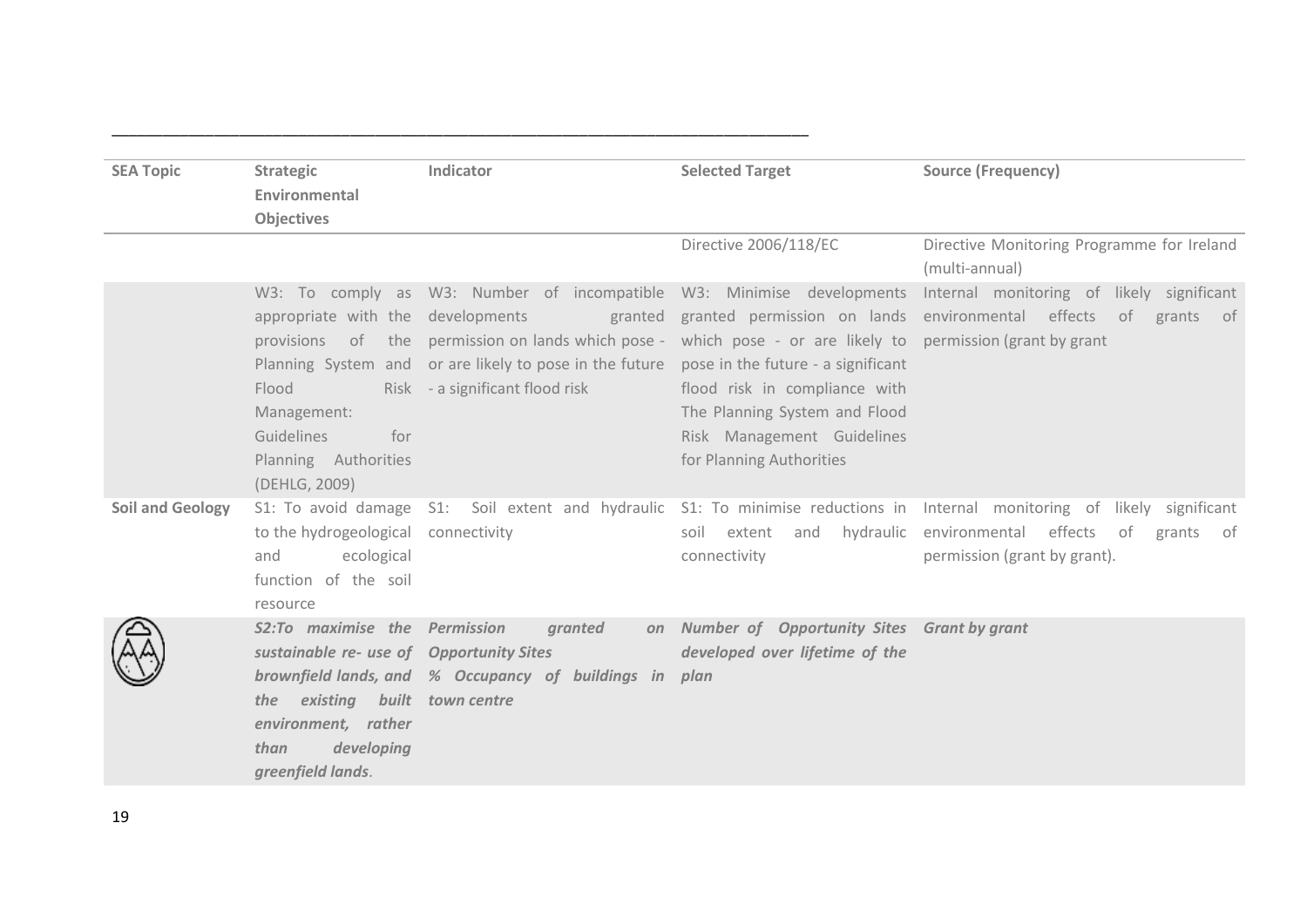| <b>SEA Topic</b>       | <b>Strategic</b>                                                                                             | Indicator                                                                                                                                                                                                                                                                                         | <b>Selected Target</b>                                                                                                                                                                  | <b>Source (Frequency)</b>                                                                                                                             |
|------------------------|--------------------------------------------------------------------------------------------------------------|---------------------------------------------------------------------------------------------------------------------------------------------------------------------------------------------------------------------------------------------------------------------------------------------------|-----------------------------------------------------------------------------------------------------------------------------------------------------------------------------------------|-------------------------------------------------------------------------------------------------------------------------------------------------------|
|                        | Environmental                                                                                                |                                                                                                                                                                                                                                                                                                   |                                                                                                                                                                                         |                                                                                                                                                       |
|                        | <b>Objectives</b>                                                                                            |                                                                                                                                                                                                                                                                                                   |                                                                                                                                                                                         |                                                                                                                                                       |
| <b>Material Assets</b> | M1: To serve<br>new<br>development<br>with<br>adequate<br>and<br>appropriate<br>wastewater treatment         | Number<br>of<br>$M1$ :<br>new<br>developments<br>granted<br>permission<br>which<br>can<br>adequately<br>and appropriately<br>with<br>waste<br>water<br>served<br>treatment over the lifetime of the lifetime of the Plan<br>Plan<br>$\overline{2}$                                                | M1: All new developments<br>granted<br>permission to be<br>be connected to and adequately<br>and appropriately served by<br>waste water treatment over the                              | Internal monitoring of likely significant<br>effects<br>environmental<br>of<br>grants<br>of<br>permission (grant by grant)                            |
|                        | M2: To serve new<br>development<br>with<br>drinking<br>adequate<br>water that is both<br>wholesome and clean | with the 48 parameters identified the 48 parameters identified in<br>in the European Communities the European Communities permission (grant by grant)<br>(Drinking Water) Regulations (No.<br>2) 2007 which present a potential<br>danger to human health as a<br>result of implementing the Plan | (Drinking Water) Regulations<br>(No. 2) 2007 which present a<br>potential danger to human<br>health<br>result<br>- of<br>as<br>$\overline{a}$<br>implementing the Plan                  | M2: Number of non-compliances M2: No non-compliances with Internal monitoring of likely significant<br>environmental<br>effects<br>of<br>grants<br>of |
|                        | M3: To reduce waste<br>minimise<br>volumes,<br>waste to landfill and<br>increase recycling and<br>reuse      | M3i: Total collected and brought<br>household waste<br>M3ii: Packaging recovered (t) by<br>self-complying packagers                                                                                                                                                                               | M3i: Minimise increases in and,<br>possible,<br>where<br>reduce<br>household waste generation<br>M3ii: Maximise increases in<br>packaging recovered (t) by self-<br>complying packagers | <b>EPA National Waste reports</b>                                                                                                                     |
| Climate                |                                                                                                              | <b>Change,</b> C1: To reduce travel C1: Percentage of population                                                                                                                                                                                                                                  | C1: An increase<br>in                                                                                                                                                                   | the CSO Population Data                                                                                                                               |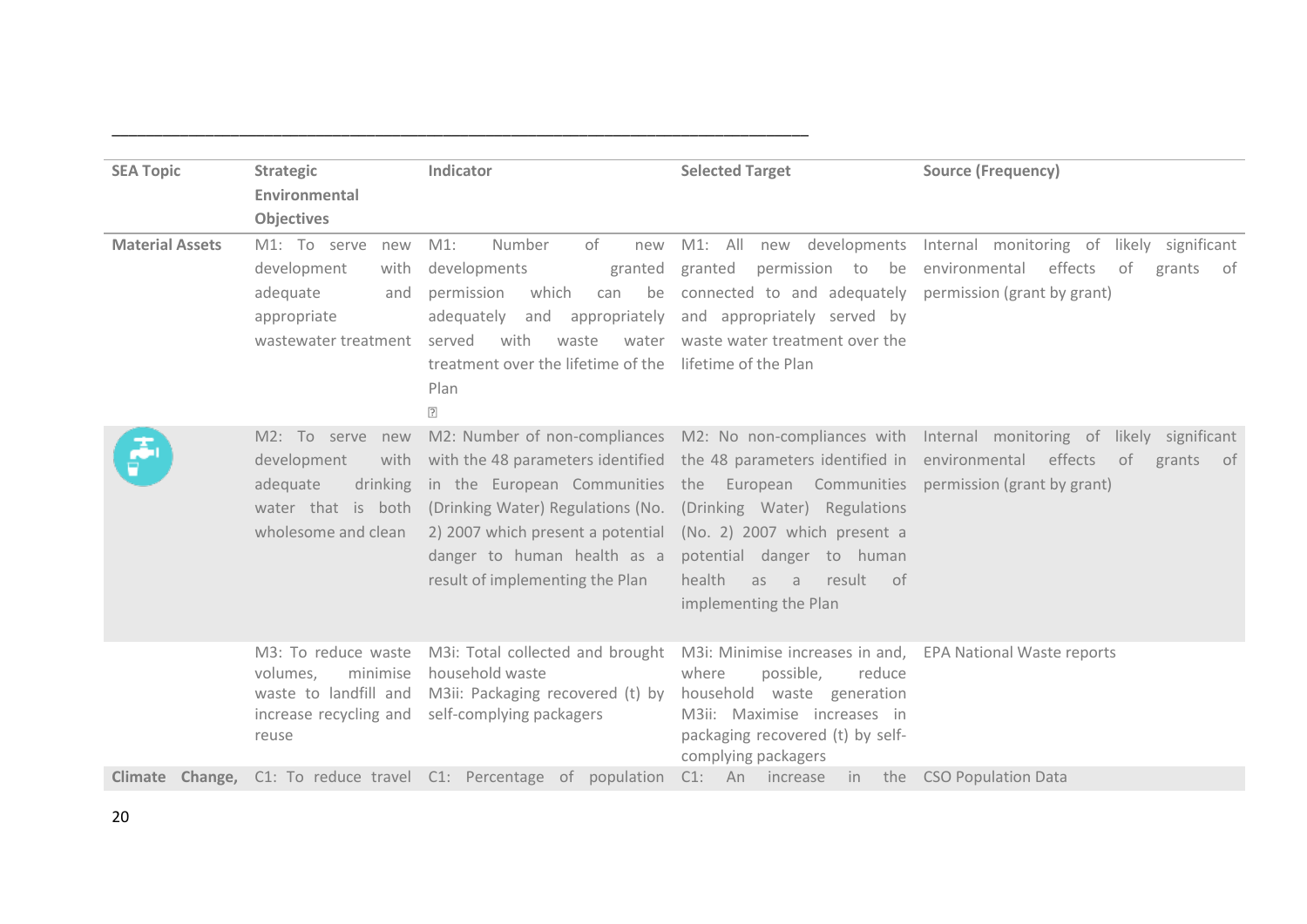| <b>SEA Topic</b>         | Strategic               | Indicator                                                                                          | <b>Selected Target</b>                         | <b>Source (Frequency)</b> |
|--------------------------|-------------------------|----------------------------------------------------------------------------------------------------|------------------------------------------------|---------------------------|
|                          | Environmental           |                                                                                                    |                                                |                           |
|                          | <b>Objectives</b>       |                                                                                                    |                                                |                           |
| Air Quality and          |                         | related emissions to travelling to work, school or percentage of the population                    |                                                |                           |
| <b>Noise</b>             |                         | air and to encourage college by public transport or travelling to work, school or                  |                                                |                           |
|                          |                         | modal change from non-mechanical means                                                             | college by public transport or                 |                           |
|                          | to<br>more<br>car       |                                                                                                    | non-mechanical means                           |                           |
|                          | sustainable forms of    |                                                                                                    |                                                |                           |
|                          | transport               |                                                                                                    |                                                |                           |
|                          |                         | C2: Ensure that the Number of SUDs measures An increase in extent of Blue Grants of permission     |                                                |                           |
|                          |                         | LAP proposals are included and developed as part of and Green                                      | infrastructure                                 |                           |
|                          |                         | adaptive to expected planning applications.                                                        | linkages in plan area                          |                           |
|                          | climate                 | change Number/extent of additional tree                                                            |                                                |                           |
|                          |                         | patterns.in line with planting as part of planning                                                 |                                                |                           |
|                          | Local                   | Authority applications.                                                                            |                                                |                           |
|                          | Adaptation Strategy     |                                                                                                    |                                                |                           |
|                          | Development             |                                                                                                    |                                                |                           |
|                          | Guidelines (EPA) as     |                                                                                                    |                                                |                           |
|                          | appropriate             |                                                                                                    |                                                |                           |
| <b>Cultural Heritage</b> |                         | CH1: To protect CH1: Percentage of entries to the CH1: Protect entries to the Grants of Permission |                                                |                           |
|                          | archaeological          | Record of Monuments and Places Record of Monuments and                                             |                                                |                           |
|                          | heritage<br>including - |                                                                                                    | including Areas of Places - including Areas of |                           |
|                          |                         | entries to the Record Archaeological Potential and Archaeological Potential and                    |                                                |                           |
|                          |                         | of Monuments and Significance (and the context of Significance (and their context                  |                                                |                           |
|                          |                         | Places and/or their the above within the surrounding of the above within the                       |                                                |                           |
|                          | context                 | landscape where relevant) - surrounding landscape where                                            |                                                |                           |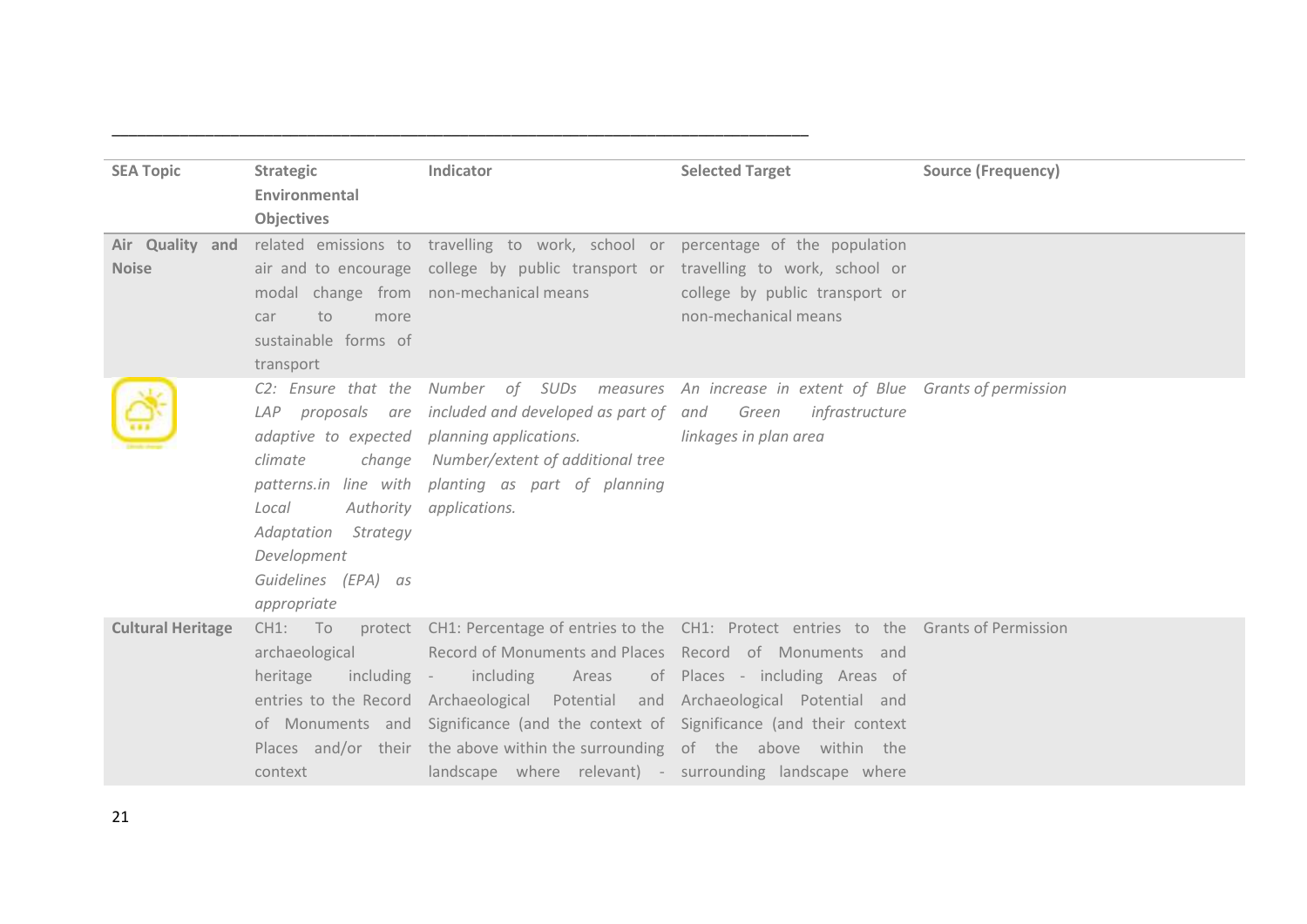| <b>SEA Topic</b> | <b>Strategic</b><br>Environmental<br><b>Objectives</b>                                                                                                             | Indicator                                                                                                                                                                                                                                                                                                                                                                                              | <b>Selected Target</b>                                    | <b>Source (Frequency)</b>                                                                                                                                                                                                                                                                    |
|------------------|--------------------------------------------------------------------------------------------------------------------------------------------------------------------|--------------------------------------------------------------------------------------------------------------------------------------------------------------------------------------------------------------------------------------------------------------------------------------------------------------------------------------------------------------------------------------------------------|-----------------------------------------------------------|----------------------------------------------------------------------------------------------------------------------------------------------------------------------------------------------------------------------------------------------------------------------------------------------|
|                  |                                                                                                                                                                    | significant relevant)<br>protected<br>from<br>adverse effects arising from new adverse effects arising from<br>development granted permission new development granted<br>under the Plan                                                                                                                                                                                                                | significant<br>from<br>permission under the Plan          |                                                                                                                                                                                                                                                                                              |
|                  | CH2:<br>To<br>protect<br>architectural heritage<br>including entries to<br>the<br>Record<br>of<br>Protected Structures<br>and<br>Conservation<br>and their context | CH2: Percentage of entries to the<br>Record of Protected Structures Record of Protected Structures<br>and Architectural Conservation and Architectural Conservation permission (grant by grant).<br>from significant adverse effects significant<br>Architectural arising from new development arising from new development<br>Areas granted permission under the granted permission under the<br>Plan | Plan                                                      | CH2: Protect entries to the Internal monitoring of likely significant<br>environmental<br>effects of grants of<br>Areas and their context protected Areas and their context from Consultation with Department of Arts,<br>adverse effects Heritage, Regional, Rural and Gaeltacht<br>Affairs |
| Landscape        | $L1:$ To<br>minimise<br>significant<br>adverse<br>County                                                                                                           | 1: Number of complaints received<br>from<br>statutory<br>visual impacts within regarding avoidable adverse adverse visual impacts on the permission (grant by grant).<br>and adjacent to the visual impacts on the landscape landscape<br>resulting from development development which is granted<br>which is granted permission permission under the Plan<br>under the Plan                           | consultees which result in avoidable<br>resulting<br>from | L1: No developments permitted Internal monitoring of likely significant<br>environmental effects of<br>grants of                                                                                                                                                                             |
|                  | L2 To protect and<br>landscape<br>enhance<br>within and adjacent over lifetime of plan<br>to the LAP area.                                                         | Number of Opportunity Sites and Adherence to all principles in A<br>interventions from A vision for<br>character and quality Portlaoise 2014 implemented                                                                                                                                                                                                                                               | <b>Vision for Portlaoise 20140</b>                        | Internal monitoring of likely significant<br>effects of<br>environmental<br>grants of<br>permission (grant by grant).                                                                                                                                                                        |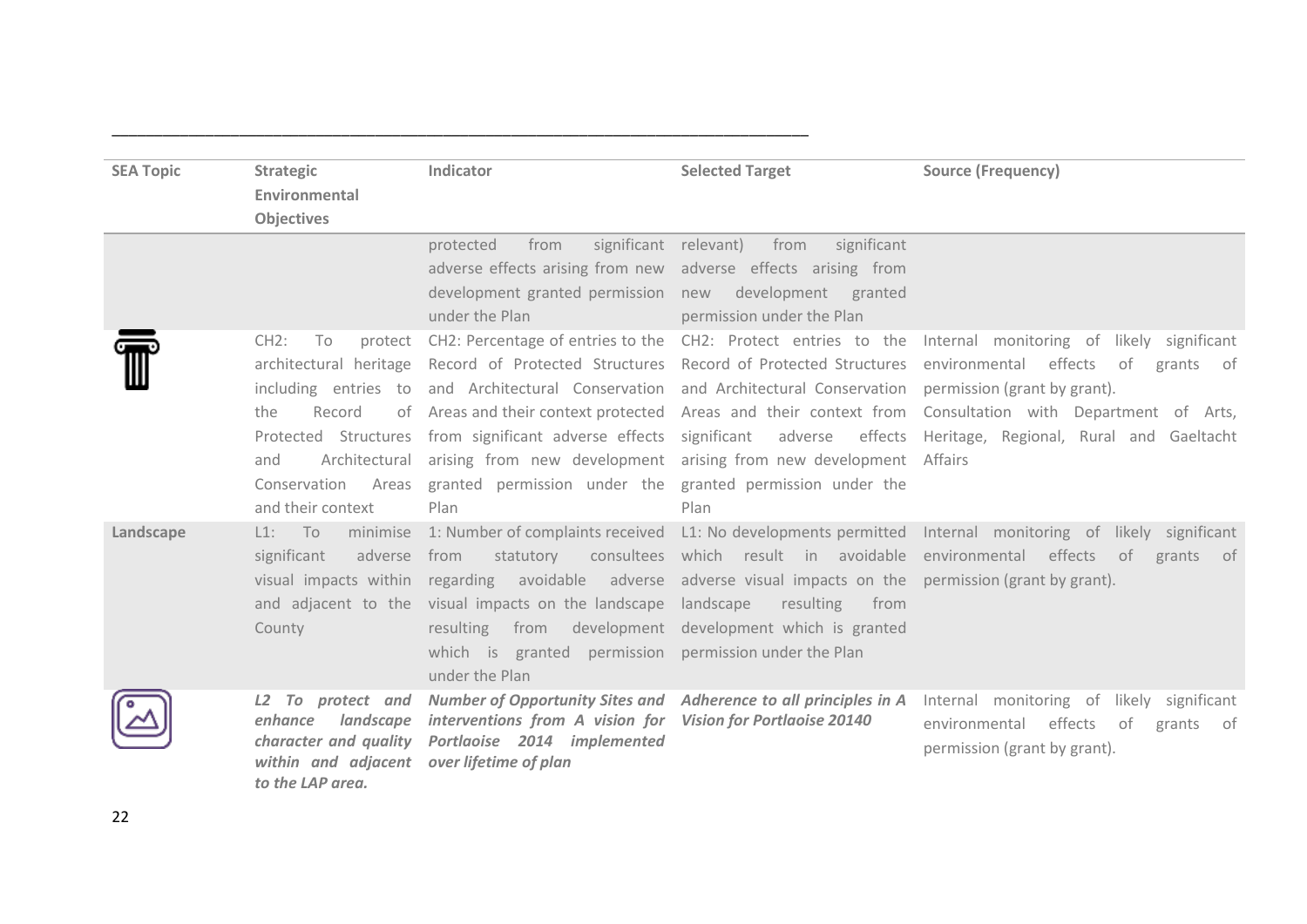| <b>SEA Topic</b>          | <b>Strategic</b>                                                                                           | Indicator                                                                                                      | <b>Selected Target</b>                                                                      | <b>Source (Frequency)</b>                                                                                                              |
|---------------------------|------------------------------------------------------------------------------------------------------------|----------------------------------------------------------------------------------------------------------------|---------------------------------------------------------------------------------------------|----------------------------------------------------------------------------------------------------------------------------------------|
|                           | Environmental                                                                                              |                                                                                                                |                                                                                             |                                                                                                                                        |
|                           | <b>Objectives</b>                                                                                          |                                                                                                                |                                                                                             |                                                                                                                                        |
| <b>Interrelationships</b> | Maintain<br>and<br>people,<br>ecosystems<br>and natural processes                                          | <b>Blue and Green Infrastructure</b><br>improve the health of measures implemented<br>over<br>lifetime of plan | Increased network of blue and<br>green infrastructure achieved<br>over lifetime of the plan | Internal monitoring of<br>significant<br>likely<br>effects<br>environmental<br>- of<br>grants<br>of -<br>permission (grant by grant).  |
|                           | <b>Actively</b><br>seek<br>to.<br><i>integrate</i><br>opportunities<br>for<br>environmental<br>enhancement | As above                                                                                                       | As above                                                                                    | monitoring of<br>significant<br>likely<br>Internal<br>effects<br>environmental<br>- of<br>grants<br>0t<br>permission (grant by grant). |